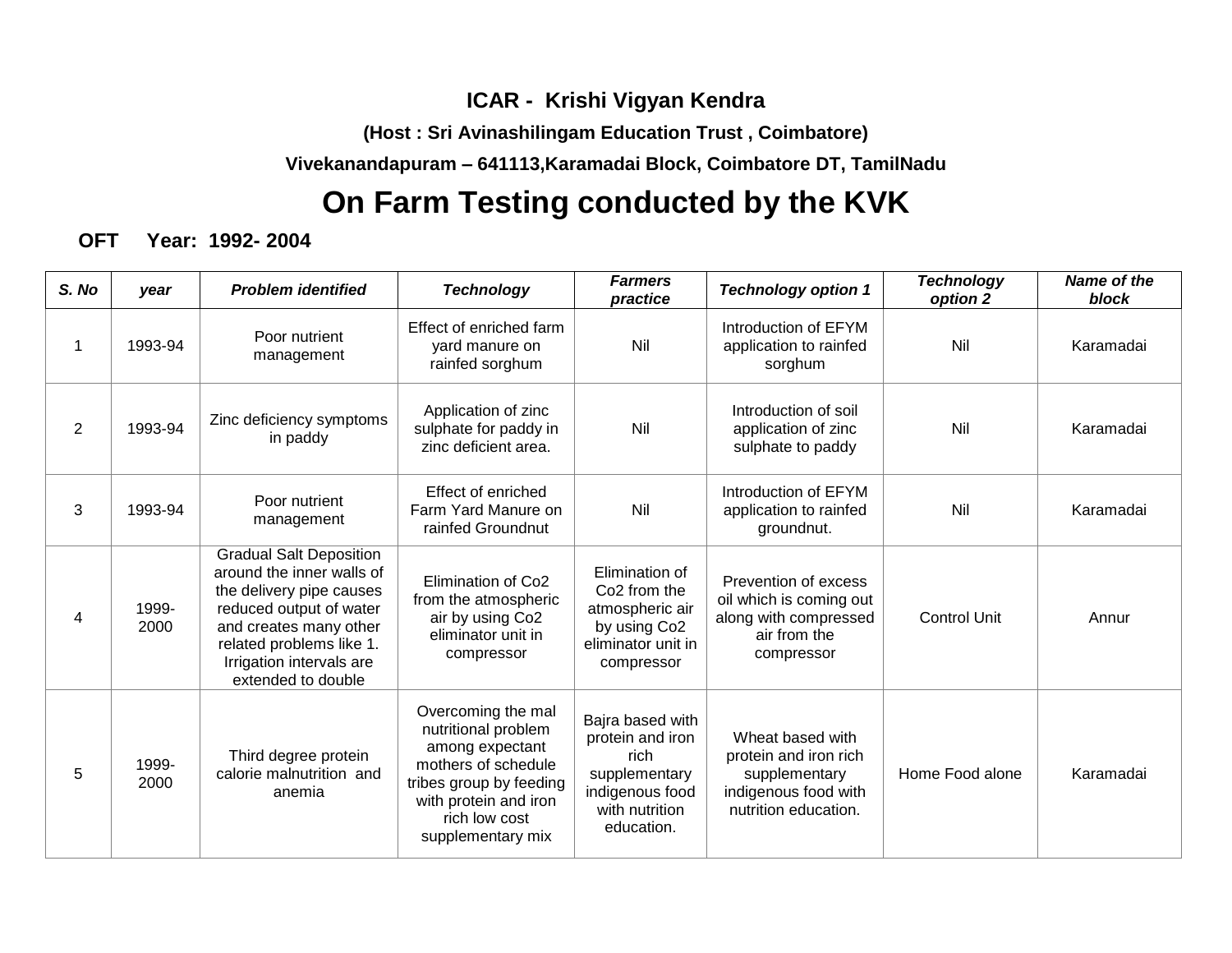| 6              | 1999-<br>2000 | Multi nutritional disorders<br>and Stunted Growth                                                                                                                                                                     | Prevention of stunted<br>growth in calves due to<br>multi-nutritional<br>deficiency and natural<br>disorders in calves                                                                                   | Deworming +<br>concentrate<br>feed                                                                                                                                | Deworming +<br>concentrate + Mineral<br>mixture                         | Deworming +<br>Mineral mixture +<br>Preparline forte<br>injection + injection<br>Tonophasphate +<br>concentrate | Karamadai |
|----------------|---------------|-----------------------------------------------------------------------------------------------------------------------------------------------------------------------------------------------------------------------|----------------------------------------------------------------------------------------------------------------------------------------------------------------------------------------------------------|-------------------------------------------------------------------------------------------------------------------------------------------------------------------|-------------------------------------------------------------------------|-----------------------------------------------------------------------------------------------------------------|-----------|
| $\overline{7}$ | 2000-01       | Releasing the bullocks<br>from cart while unloading.<br>Cart man has to<br>get down and go back to<br>remove the materials from<br>cart.<br>-Time Consuming<br>-The cart cannot be<br>slopped back without<br>support | Impact of modification<br>made in the bullock<br>cart to reduce<br>drudgery while<br>unloading                                                                                                           | The Existing<br>cart was<br>modified to go<br>back and<br>remove the<br>materials<br>automatically<br>necessary<br>materials were<br>supplied for<br>modification | Control unit                                                            |                                                                                                                 | Karamadai |
| 8              | 2000-01       | Lowered Hemoglobin<br>level during pregnancy<br>under weight,<br>Symptoms of B-complex<br>deficiencies                                                                                                                | Impact of feeding of<br>Amylose rich food<br>(ARF) incorporated in<br>iron rich<br>supplementary food to<br>nursing mothers to<br>overcome the problem<br>of deceased milk<br>output                     | Vitamin A rich<br>Health Mix 75<br>gms per day per<br>children<br>supplied<br>T1-Health Mix +<br>Home food.                                                       | Health Mix, Greens<br>and Home Food                                     | Home food a<br>lone                                                                                             | Karamadai |
| 9              | 2000-01       | Infertility in cross breed<br><b>COWS</b>                                                                                                                                                                             | Infertility problems in<br>cross bred cows and<br>over come the<br>problems by<br>increasing the fertility<br>rate through<br>deworming, mineral<br>supplement and<br>antibiotic / hormonal<br>treatment | inj.Gentamycin<br>sulphate - 20ml<br>/day / animal for<br>3 days AI done                                                                                          | Inj. Strepto Pencilline<br>2.5 gms / day / animal<br>for 3 days AI done | Inj. Endrocin 15 ml.<br>day / animal for 3<br>days AI done                                                      | Karamadai |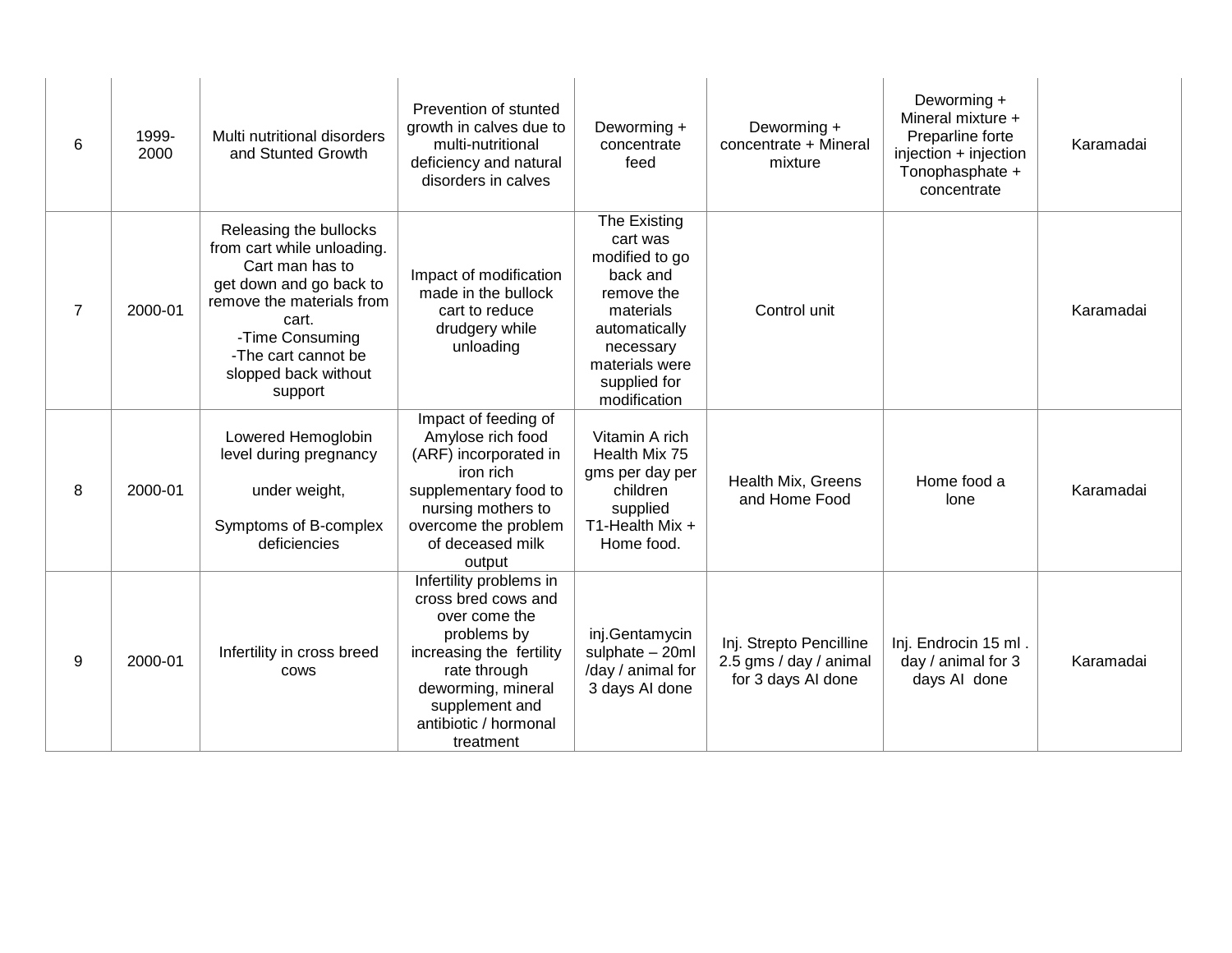| 10 | 2001-02 | Infertility in cross breed<br><b>COWS</b>                                                                                                       | Infertility problems in<br>cross bred cows and<br>overcome the<br>problems by<br>increasing the fertility<br>rate through<br>deworming, mineral<br>supplement and<br>antibiotic / hormonal<br>treatment | inj.Gentamycin<br>sulphate - 20ml<br>/day / animal for<br>3 days AI done                | Inj. Strepto Pencilline<br>2.5 gms / day / animal<br>for 3 days AI done                 | Inj. Endrocin 15 ml.<br>day / animal for 3<br>days AI done | Karamadai    |
|----|---------|-------------------------------------------------------------------------------------------------------------------------------------------------|---------------------------------------------------------------------------------------------------------------------------------------------------------------------------------------------------------|-----------------------------------------------------------------------------------------|-----------------------------------------------------------------------------------------|------------------------------------------------------------|--------------|
| 11 | 2001-02 | Under weight -Level of HB<br>8gm per 100 ml- Irregular<br>menstrual cycle -paleness<br>over face and body-Poor<br>memory power -Late<br>puberty | Prevalence of<br>proteineamia among<br>adolescent girls (13-17<br>yrs) of FLD farmers<br>and overcoming the<br>problem by feeding a<br>protein - iron rich<br>supplementary food                        | Nil                                                                                     | 9 Kgs of the mix per<br>beneficiary for 3<br>months                                     |                                                            | Karamadai    |
| 12 | 2002-03 | Non awareness on white<br>sesamum cultivation<br>&Poor nutrient<br>management.                                                                  | Popularizing white<br>Sesamum and organic<br>farming under rainfed<br>condition.                                                                                                                        | Improved seed<br>+ seed<br>treatment with<br>bio fertilizers                            | Improved Seed + Bio<br>fertilizer + M.N.<br>Mixture + Bio<br>Pesticides                 | Control -local seed<br>+ chemical<br>pesticide             | Karamadai    |
| 13 | 2002-03 | Imbalanced use of<br>Inorganic fertilizers                                                                                                      | <b>Organic Farming Red</b><br>Gram                                                                                                                                                                      | Nil                                                                                     | Organic farming in<br>Red gram                                                          | Nil                                                        | Karamadai    |
| 14 | 2002-03 | Improper Use of Inorganic<br>Fertilizers                                                                                                        | Organic Farming in<br>Groundnut                                                                                                                                                                         | Whole package<br>(TNAU)                                                                 | <b>Organic Farming</b><br>(TNAU)                                                        | Control - Farmers<br>Practice                              | Madathukulam |
| 15 | 2002-03 | Ecto and endo parasites<br>in goats                                                                                                             | Reducing worm<br>burden and to increase<br>body weight in goats                                                                                                                                         | Tab.<br>Albendazole<br>and tab.<br>Penbenazole<br>once in 2<br>months                   | Inj Ivermentin ecto<br>parasites is control by<br>1% butex solution<br>once in 2 months | Control group - No<br>treatment                            | Karamadai    |
| 16 | 2002-03 | Under weight-Symptom of<br>malnutrition-Sore eyes                                                                                               | Prevention of PCM<br>anemia and nutritional<br>blindness through<br>feeding of low cost mix<br>to preschoolers                                                                                          | Vit-A rich<br>combination 75<br>g/day for 3<br>months<br>Mix without<br>carrot 75 g/day | Vit-A rich combin-<br>ation 75 g/day for 3<br>months<br>Mix with carrot 75<br>g/day     |                                                            | Annur        |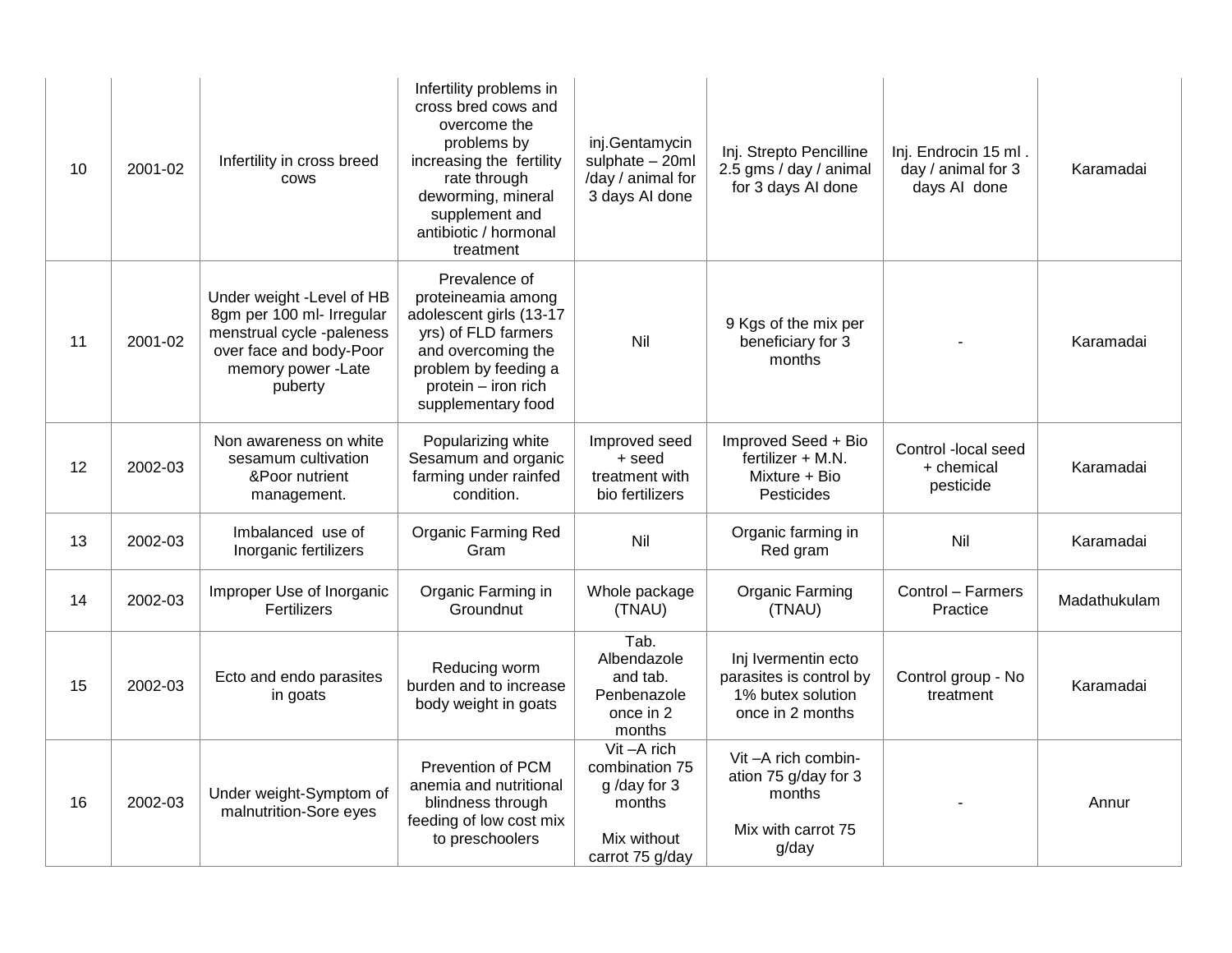| 17 | 2002-03 | Muscle fatigue is high<br>Reduced total output.<br>Maximum Muscle fatigue<br>involved as the height and<br>shape of the handle is<br>found more inconvenient                                 | Overcoming the<br>problem of labour<br>requirement and<br>removing drudgery in<br>using the existing<br>earth augur by<br>replacing with modified<br>one in banana fields | Altered the<br>shape of<br>steering wheel<br>Introduction of<br>Screw jack type<br>of shaft, makes<br>the operation<br>easier. | The Rod was made to<br>fit with the frame for<br>slopping and lowering<br>down the cutting tool | Control unit                                             | Karamadai |
|----|---------|----------------------------------------------------------------------------------------------------------------------------------------------------------------------------------------------|---------------------------------------------------------------------------------------------------------------------------------------------------------------------------|--------------------------------------------------------------------------------------------------------------------------------|-------------------------------------------------------------------------------------------------|----------------------------------------------------------|-----------|
| 18 | 2003-04 | The wastage of<br>perishable foods like<br>vegetables and fruits are<br>higher in rural areas as<br>they cannot afford for a<br>modern refrigerator to<br>store and for daily<br>consumption | Home Preservation of<br>fruits and vegetables<br>with low cost cool<br>chambers to extent the<br>shelf life.                                                              | <b>Improved Cool</b><br>Chamber was<br>fabricated under<br>the guidance of<br><b>KVK</b>                                       | The Zero Cool<br>Chamber was<br>introduced                                                      | Janatha<br>Refrigerator was<br>purchased and<br>supplied | Karamadai |
| 19 | 2003-04 | Ecto and endo parasites<br>in goats                                                                                                                                                          | Reducing worm<br>burden and to increase<br>body weight in goats                                                                                                           | Tab.<br>Albendazole<br>and tab.<br>Penbenazole<br>once in 2<br>months                                                          | Inj Ivermentin ecto<br>parasites is control by<br>1% butex solution<br>once in 2 months         | Control group - No<br>treatment                          | Annur     |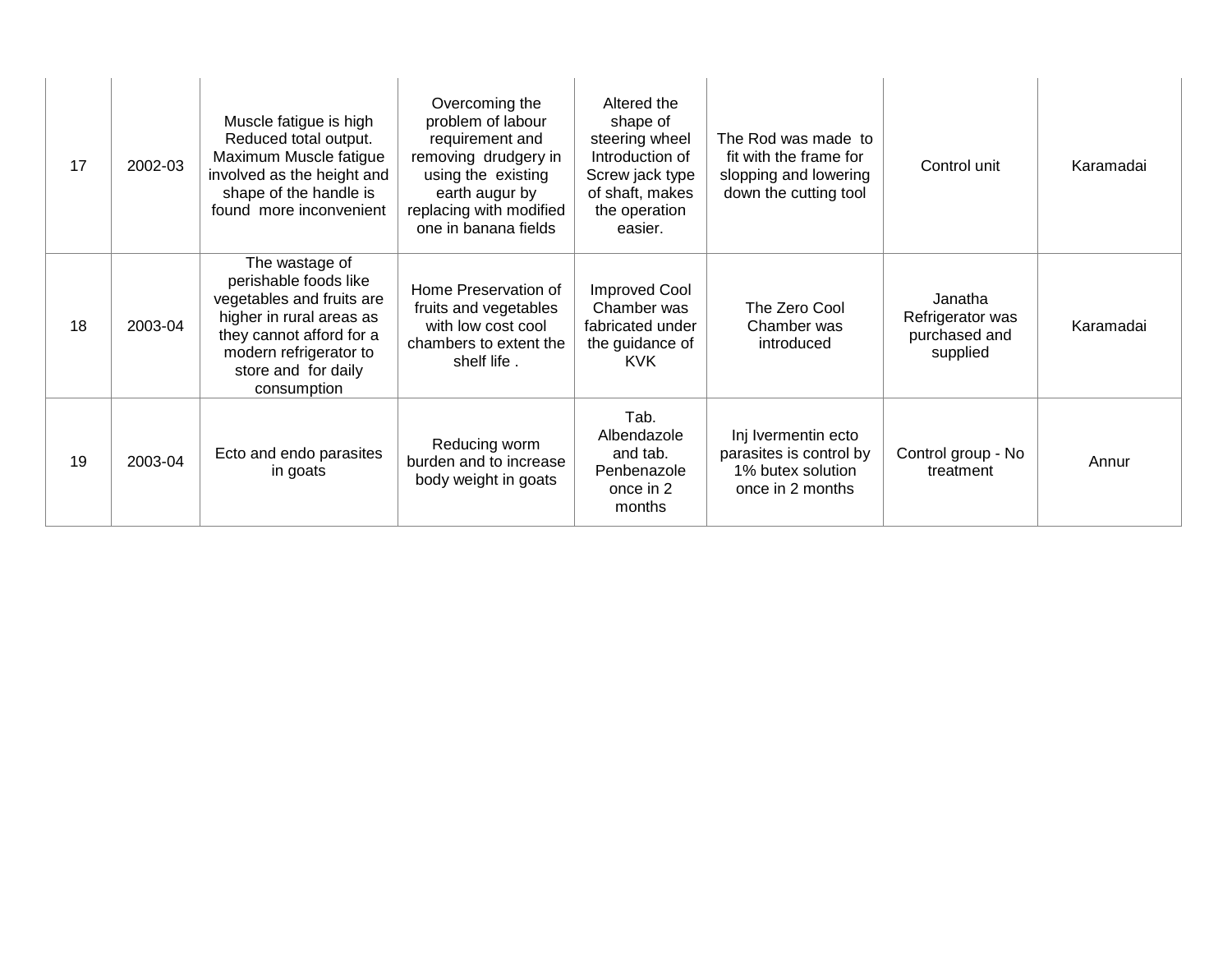#### **OFT Year: 2004-05**

| S.No        | <b>Discipline</b>     | Crop      | Problem<br>identified                                                                                                                                      | Title of the technology                                                                                                                                                                       | <b>Farmers practice</b>                                                                                                                                                     | <b>Technology option</b>                                                                                                                                                                                                           | <b>Technology option 2</b>                                                                                                                                                                                                                                                |
|-------------|-----------------------|-----------|------------------------------------------------------------------------------------------------------------------------------------------------------------|-----------------------------------------------------------------------------------------------------------------------------------------------------------------------------------------------|-----------------------------------------------------------------------------------------------------------------------------------------------------------------------------|------------------------------------------------------------------------------------------------------------------------------------------------------------------------------------------------------------------------------------|---------------------------------------------------------------------------------------------------------------------------------------------------------------------------------------------------------------------------------------------------------------------------|
| $\mathbf 1$ | Agronomy              | Groundnut | Micro nutrient<br>deficiency<br>symptoms &<br>associated<br>problems                                                                                       | Use of improved variety<br>(VRI-3) + Bio fertilizers +<br>Micro nutrients + split<br>application of gypsum at<br>20th and 40th days after<br>sowing                                           | Use of poor quality of<br>seed + application of<br>inorganic fertilizers<br>(NPK) alone (not<br>applying any bio<br>fertilizers /<br>micronutrients<br>including Gypsum)    | Use of quality seeds<br>+ bio fertilizers +<br>Micronutrients +<br>Gypsum application<br>at 40 DAS                                                                                                                                 | Use of improved variety<br>seeds (VRI-3) + soil<br>application of bio<br>fertilizer (Rhizobium) +<br>Micronutrients + split<br>application of gypsum at<br>20 and 40 DAS                                                                                                  |
| 2           | Horticulture          | Jasmine   | Low productivity<br>and poor quality<br>in Jasmine<br>during winter<br>season in<br>Karamadai<br>block when<br>prices of<br>Jasmine are at<br>the highest. | Covering the plants using<br>Polythene sheets during<br>night time only to<br>overcome the problem of<br>yield and quality reduction<br>in flowers due to direct<br>exposure to winter frost. | Irrigation during night<br>time (extend of<br>adoption)                                                                                                                     | No specific<br>recommendation<br>available                                                                                                                                                                                         | Covering the plants<br>using polythene sheets<br>during night time only<br>which prevents direct<br>exposure of plants to the<br>winter frost site and<br>increases the yield and<br>quality of flowers                                                                   |
| 3           | <b>Animal Science</b> | Goat      | Decrease in<br>body weight<br>and infertility<br>due to worm<br>burden and<br>ecto parasitic<br>lead                                                       | Reducing the worm<br>burden and increasing<br>body weight of local goats<br>by a combination of<br>internal and ecto parasitic<br>control.                                                    | Nil                                                                                                                                                                         | Albendazole +<br>Fenbendazole @<br>1.5 g each (given to<br>50 goats once in two<br>months)                                                                                                                                         | Albendozole (1.5g)<br>Ivermentin injection<br>(0.5ml)+ Ectoparasite<br>control (Butax) 1%<br>solution (dip and spray<br>once in two months).                                                                                                                              |
| 4           | Agri.<br>Engineering  | Groundnut | Hand operated<br>Groundnut<br>decorticator -<br><b>Effort required</b><br>to operate the<br>implement<br>imposes strain<br>to the operator-                | Type of the handle<br>movement changed into<br>pedaling rotary movement<br>Shelling pad which is<br>available work for semi<br>circle is modified to<br>operate full circle.                  | One farmer (already<br>having existing<br>groundnut<br>decorticator) was<br>selected to assess<br>the effort required<br>and the output of the<br>groundnut<br>decorticator | The shelling pad is<br>to work for semi-<br>circle, now changed<br>for full-circle by<br>rotary movement.<br>The top side of the<br>groundnut<br>decorticator is fully<br>covered with hopper<br>provision to avoid<br>spill over. | One farmer was<br>selected with the<br>existing model<br>groundnut decorticator<br>brought under<br>refinement to assess the<br>output by rotary motion<br>with pedal operation.<br>The top side of thie<br>decorticator is also fully<br>covered to avoid spill<br>over. |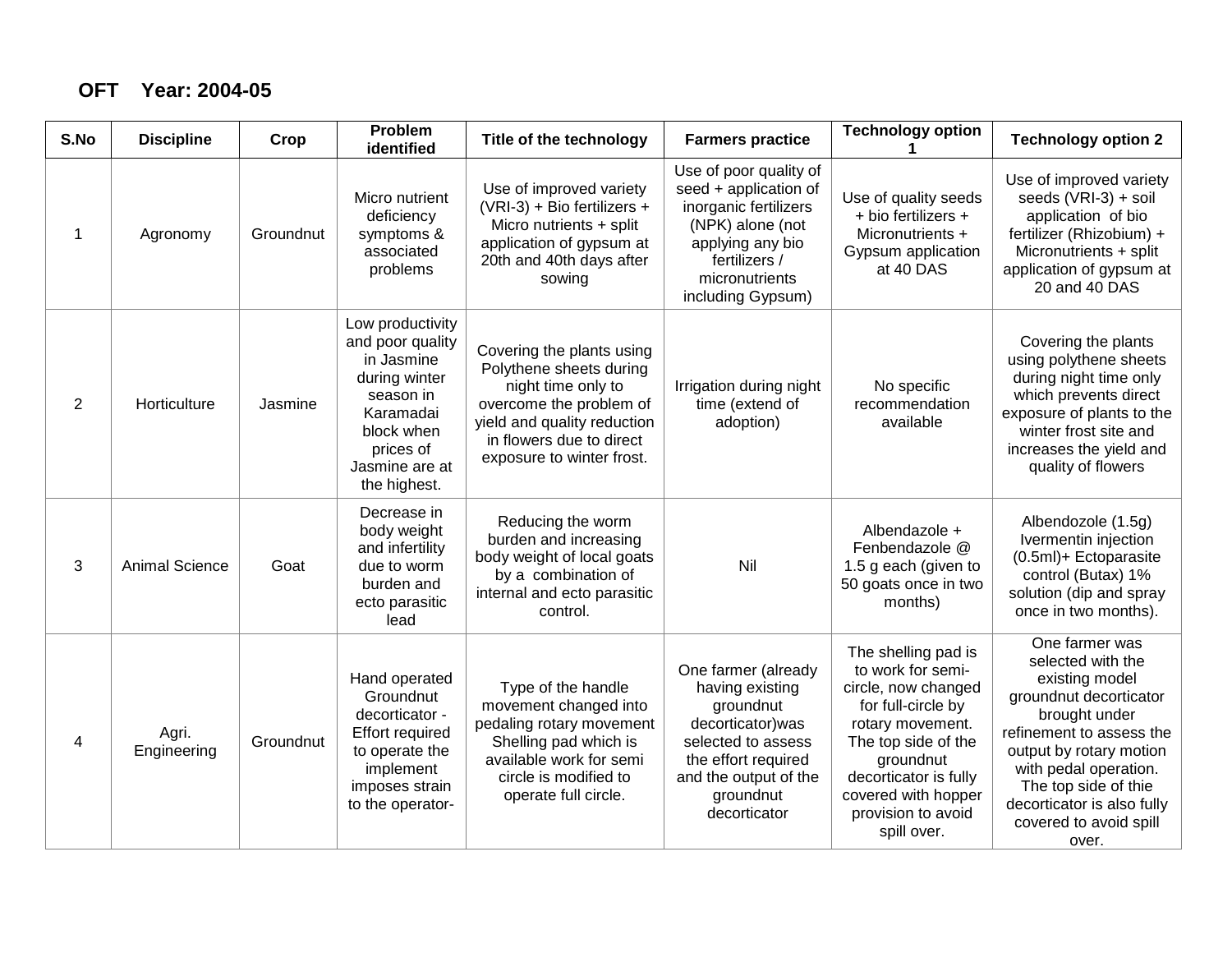#### **OFT Year : 2005-06**

| S No           | Crop                | Variety | <b>Farming</b><br>situation | <b>Problem</b><br>identified                                                                                                         | <b>Title of the</b><br>technology                                                                                                        | <b>Farmers</b><br>practice                                                                                                                       | <b>Technology option</b>                                                                             | <b>Technology option 2</b>                                                                                                                                                                                     |
|----------------|---------------------|---------|-----------------------------|--------------------------------------------------------------------------------------------------------------------------------------|------------------------------------------------------------------------------------------------------------------------------------------|--------------------------------------------------------------------------------------------------------------------------------------------------|------------------------------------------------------------------------------------------------------|----------------------------------------------------------------------------------------------------------------------------------------------------------------------------------------------------------------|
| $\mathbf{1}$   | Groundnut           | $Co-2$  | Irrigated                   | Yield reduction<br>due to poor<br>weed<br>management                                                                                 | Weed<br>management in<br>Irrigated<br>Ground nut                                                                                         | Hand Weeding<br>twice at 20 & 40<br><b>DAS</b>                                                                                                   | Fluchloraline 2 lit /ha<br>as pre emergence<br>and one hand<br>weeding at 35-40<br><b>DAS</b>        | Metalachlore 2 lit /ha as pre<br>emergence & earthing up +Soil<br>application of Metalachlore 2 lit<br>/ha at 40 DAS                                                                                           |
| $\overline{2}$ | <b>Bitter gourd</b> |         | Irrigated                   | Low Yield due<br>to pest and<br>disease<br>incidence                                                                                 | Pest and<br>disease<br>management in<br>bitter gourd<br>using organic<br>practices                                                       | For pest control<br>monocrotophos-<br>5 ml/lit for<br>disease control                                                                            | For pest control<br>Malathion -1 ml/lit<br>carbofuron 3G-<br>40g/pit                                 | Seed treatment and spraying<br>of Trichoderma viride -1 kg,<br>Neem cake - 50 kgs, Fishmeal<br>trap - Malathion - 100 ml                                                                                       |
| 3              | Goat farming        |         |                             | Increased feed<br>cost in meat<br>production                                                                                         | Use of tapioca<br>waste as feed<br>ingredients                                                                                           | Their goat only<br>on grazing and<br>do not provide<br>concentrate feed<br>due to increased<br>feed cost                                         | Sheep and goat has<br>to be reared on<br>grazing,<br>supplementary feed<br>with concentrated<br>feed | Tapioca waste disordered from<br>Sago factory is being used to<br>supplementary goat feed in<br>different parts of Tamil Nadu.<br>The same can be used in this<br>area as tapioca waste<br>available in plenty |
| 4              | Dairy farming       |         |                             | Improper<br>diagnostic and<br>maintenance of<br>low productive<br>animals                                                            | <b>Isolation</b> and<br>culling of low<br>productive<br>animals due to<br>infectious<br>diseases                                         | Unknowingly the<br>farmers are<br>maintaining low<br>productive<br>animals by<br>providing<br>required nutrients<br>and periodical<br>treatments | Periodical treatment<br>of animals based on<br>symptoms                                              | 200 animals were given<br>Brucellosis test - 7 positive and<br>193 negative results through<br>TNUVAS RTC . Based on the<br>result measures were taken.                                                        |
| 5              | Home<br>Science     |         |                             | No. / insufficient<br>milk secretion<br>lack of<br>knowledge on<br>millet based<br>supplementary<br>food.<br>Prevalence of<br>anemia | Feeding of<br>Amylase rich<br>supplementary<br>formula to<br>nursing mothers<br>to improve /<br>increase the<br>breast milk<br>secretion | Imbalanced diet<br>with rice as<br>staple food. No<br>millets are<br>included                                                                    | Supplementary food<br>based on all cereals,<br>pulses and oilseeds<br>without specific<br>proportion | Protein and iron rich<br>supplementary food is<br>formulated using Amylase rich<br>millets, pulses and oilseeds in<br>the ratio of $3:2, 1:2$                                                                  |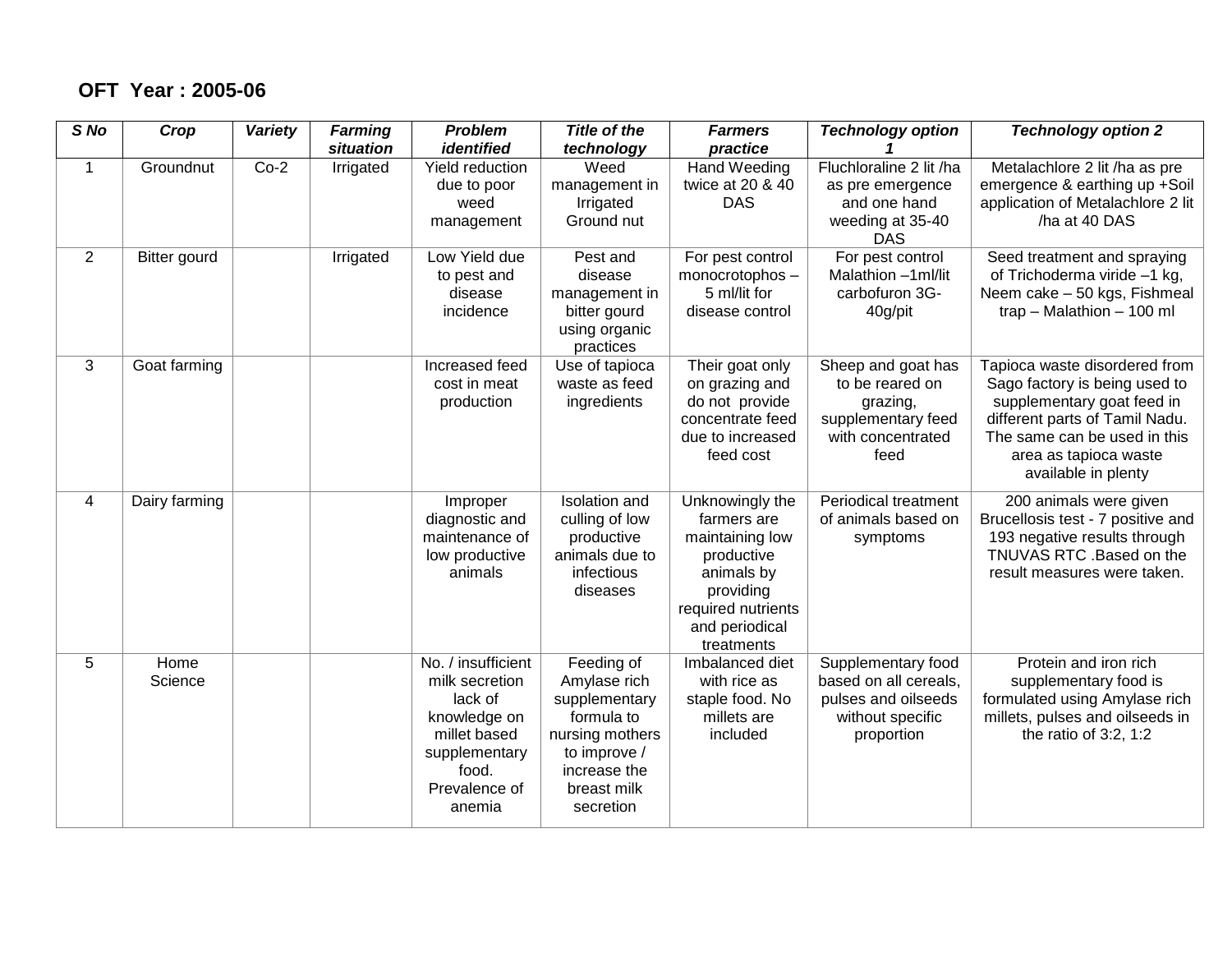#### **OFT Year :2006-07**

| S<br><b>No</b> | Crop           | <b>Farming</b><br>situation | <b>Problem</b><br>diagnosed                                                                                      | <b>Title of</b><br>technology                | <b>Farmers practice</b>                                                                                                                                                                 | <b>Technology option 1</b>                                                                                                                                                                                      | <b>Technology option 2</b>                                                                                                                                                                                                                       | <b>Name of the</b><br>block |
|----------------|----------------|-----------------------------|------------------------------------------------------------------------------------------------------------------|----------------------------------------------|-----------------------------------------------------------------------------------------------------------------------------------------------------------------------------------------|-----------------------------------------------------------------------------------------------------------------------------------------------------------------------------------------------------------------|--------------------------------------------------------------------------------------------------------------------------------------------------------------------------------------------------------------------------------------------------|-----------------------------|
|                | Maize          | Irrigated                   | Labour scarcity<br>and yield loss<br>due to non<br>control of early<br>and late<br>emerging weeds                | Weed<br>management in<br>maize               | Two hand<br>weeding at l8th<br>and 45th day after<br>sowing                                                                                                                             | Pre emergence herbicide<br>(Atrazine) at 3rd day after<br>sowing @ 0.5 kg./ha and<br>hand weeding at 45th<br>day after sowing                                                                                   | Pre-emergence<br>herbicide (Atrazine) at<br>3rd day after sowing @<br>$0.5$ kg./ha + post<br>emergence herbicide (2-<br>4-D) at 45 th day after<br>sowing @ 0.5 kg/ha.                                                                           | Madathukulam                |
| 5              | Paddy<br>(ADT) | Irrigated                   | Yield loss due to<br>imbalanced<br>application of<br>fertilizer and<br>requirement of<br>bulky organic<br>manure | Fertilizer use<br>efficiency in<br>paddy     | <b>Excess application</b><br>of chemical<br>fertilizers                                                                                                                                 | Application of<br>12.5 t of FYM + Split<br>doses of recommended<br>dose of fertilizer @<br>120:38:38 kg NPK/ha for<br>short duration and @<br>150:50:50 kg NPK/ha for<br>medium and long<br>duration varieties. | Application of 750 kg of<br>enriched FYM as basal<br>and neem cake blended<br>urea(5:1 urea: Neam<br>$\cake$ ) + K in split doses<br>@ 120: 38:38 kg NPK/ha<br>for short and 150:50:50<br>kg NPK/ha for medium<br>and long duration<br>varieties | Anaimalai                   |
| 6              | Banana         | Irrigated                   | Reduced fruit<br>quality                                                                                         | Enhancement<br>of fruit quality<br>in banana | Indiscriminate use<br>of fertilizers-3rd<br>month after<br>planting<br>N:P:K=87.5:287.5:<br>90 kg/ha, 5th<br>month $NPK=$<br>78.5:32.5:32.5<br>kg/ha.7th month<br>NPK 46:0:30<br>kg/ha. | 3rd month after planting<br>NPK= 37.5:35:110 g/plant<br>5th month<br>NPK=37.5:0:110 g/plant,<br>7th month NPK=35:0:110<br>g/plant                                                                               | Sulphate of potash can<br>be integrated in banana<br>nutrition as foliar spray<br>at 1.5% concentration<br>twice, first at the time of<br>opening of last hand, 2nd<br>30 days after first spray                                                 | Karamadai                   |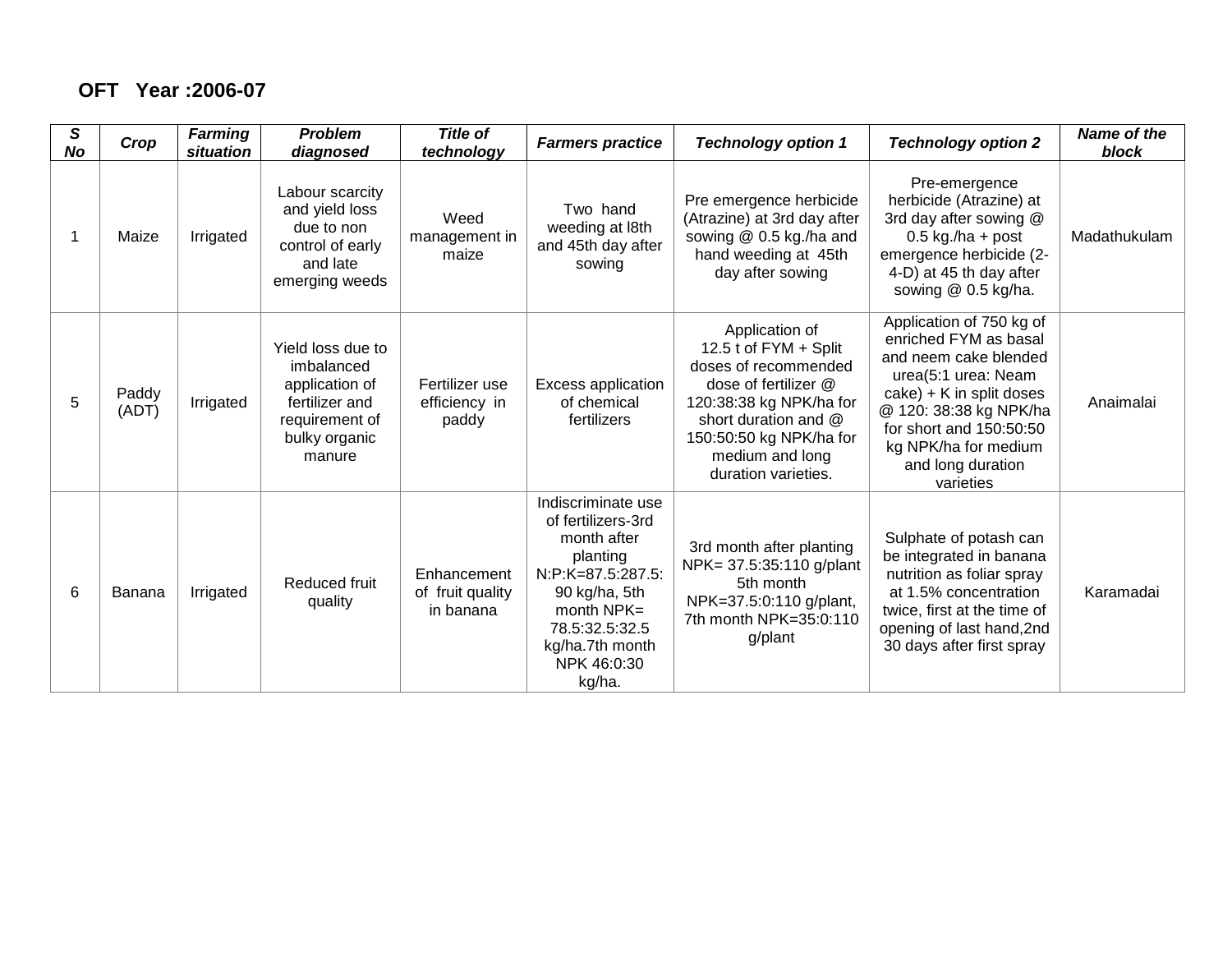| $\overline{7}$ | Banana           | Irrigated | Reduced fruit<br>quality                                                                                                              | Enhancement<br>of fruit quality<br>through<br>panchakavya in<br>banana          | Indiscriminate use<br>of fertilizer 3rd<br>month after<br>planting<br>N:P:K=87.5:287.5:<br>90 kg/ha<br>5th month N:P:K<br>78.5:32.5:32.5<br>kg/ha<br>7th month N: P: K<br>46:0:30 kg/ha. | Sulphate of potash as<br>foliar spray at 1.5%<br>concentration twice, first<br>at the time of opening of<br>last hand, second 30<br>days after first spray | Tie up 100 ml 3%<br>Panchakavya solution at<br>naval end of the<br>the<br>bunch after the male bud<br>is removed                                                                        | Karamadai                |
|----------------|------------------|-----------|---------------------------------------------------------------------------------------------------------------------------------------|---------------------------------------------------------------------------------|------------------------------------------------------------------------------------------------------------------------------------------------------------------------------------------|------------------------------------------------------------------------------------------------------------------------------------------------------------|-----------------------------------------------------------------------------------------------------------------------------------------------------------------------------------------|--------------------------|
| 8              | <b>Banana</b>    | Irrigated | Yield loss due to<br>stem splitting                                                                                                   | Management of<br>stem splitting in<br>banana                                    | Destroyed the<br>affected plants                                                                                                                                                         | Drenching with<br>carbendazim @ 2 g/litre<br>of water for 3 times 1st at<br>3rd month others in one<br>month interval                                      | Plant drenching with<br>Pseudomonas<br>fluorescence<br>@10g/litre of water for 3<br>times first at 3rd month<br>other in 5th and 7th<br>month + Neem cake @<br>250 g/plant at 5th month | Karamadai                |
| 9              | Dairy<br>farming |           | Repeated<br>insemination and<br>natural mating is<br>being practiced<br>by the farmers                                                | Supplementatio<br>n of mineral<br>mixture in<br>treating repeat<br>breeder cows | Repeated<br>insemination and<br>natural mating is<br>being practiced by<br>the farmers                                                                                                   | Treatment for mastitis,<br>supplementation with<br>nutrients and minerals                                                                                  | Supplementation with<br>minerals                                                                                                                                                        | Periyanaickenp<br>alayam |
| 10             | Banana           |           | Banana flower is<br>wasted along<br>with stem after<br>harvest.<br>& Lack of<br>processing<br>aspects on<br>banana stem and<br>flower | Processing and<br>preservation of<br>banana<br>Stem and<br>flower               | Minimum quantity<br>of banana stem<br>and flower alone<br>could be used for<br>sale and for<br>immediate<br>consumption.                                                                 | No recommended<br>practice                                                                                                                                 | Processing aspects<br>introduced for easy<br>marketing                                                                                                                                  | Karamadai                |
| 11             | <b>Bhendi</b>    | Irrigated | Non-availability of<br>farm labourers<br>Feel painful<br>process<br>Unsafe to the<br>fingers                                          | Evaluation of<br>different bhendi<br>pluckers                                   | Direct contact of<br>fingers in plucking<br>operations                                                                                                                                   | Using surgical gloves for<br>plucking                                                                                                                      | 1. V type cutter 2. Ring<br>model cutting tool<br>3. Using of simple<br>individual finger glove                                                                                         | Annur                    |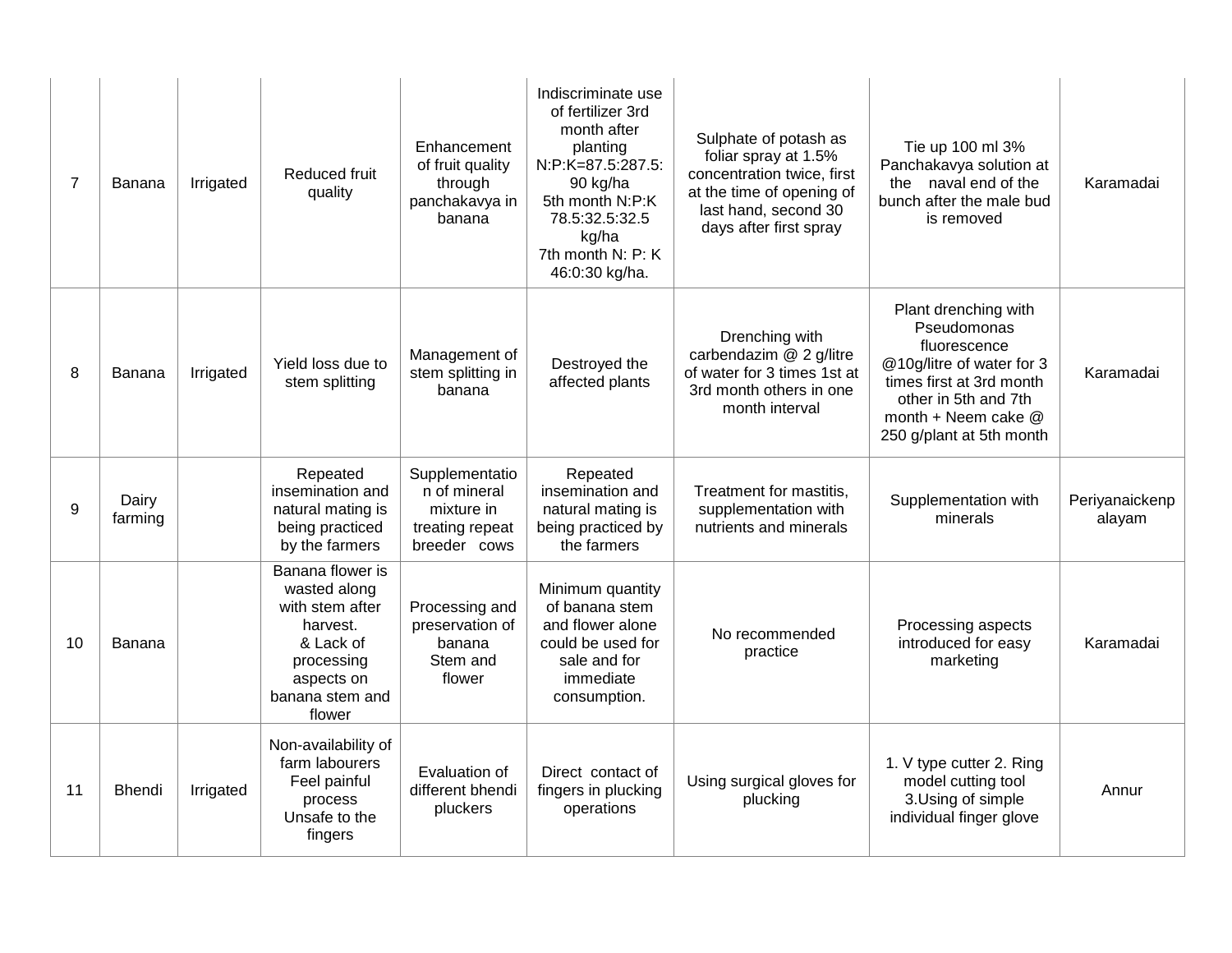| 12 | Sapota        | Irrigated | Labour scarcity<br>Existing method<br>damages the<br>branches of trees<br>and<br>damages<br>harvested<br>(fallen) fruits<br>results poor<br>keeping quality | <b>Effective</b><br>harvesting<br>techniques in<br>sapota | Generally using<br>knife edged<br>bamboo stick      | Using knife edged MS<br>pole – top end with nylon<br>basket                 | Adopting the light<br>weighted aluminum pole<br>attached with knife<br>edged cutter having<br>bottom end with nylon<br>basket | Karamadai |
|----|---------------|-----------|-------------------------------------------------------------------------------------------------------------------------------------------------------------|-----------------------------------------------------------|-----------------------------------------------------|-----------------------------------------------------------------------------|-------------------------------------------------------------------------------------------------------------------------------|-----------|
| 13 | <b>Bhendi</b> | Irrigated | Yield reduction<br>due to<br>imbalanced<br>nutrient<br>application                                                                                          | <b>IPNS</b> in Bhendi                                     | Conventional<br>method of fertilizer<br>application | Blanket application of<br>40:50:30 Kg<br>N: P2O5 : K2O<br>(Kg/ha)           | Soil test based NPK +<br>FYM + Bio-fertilizer                                                                                 | Karamadai |
| 14 | Maize         | Irrigated | Low yield due to<br>zinc deficiency                                                                                                                         | Micro nutrient<br>application for<br>maize                | Low application of<br>Micro nutrient                | Application of 135:62.5:50<br>N:P2O5:K2O (kg/ha),<br>zinc sulphate 25 kg/ha | Soil test based NPK +<br>12.5 kg zinc sulphate<br>soil application +<br>0.5%zinc sulphate foliar<br>spray@ 30,45,60 th DAS    | Karamadai |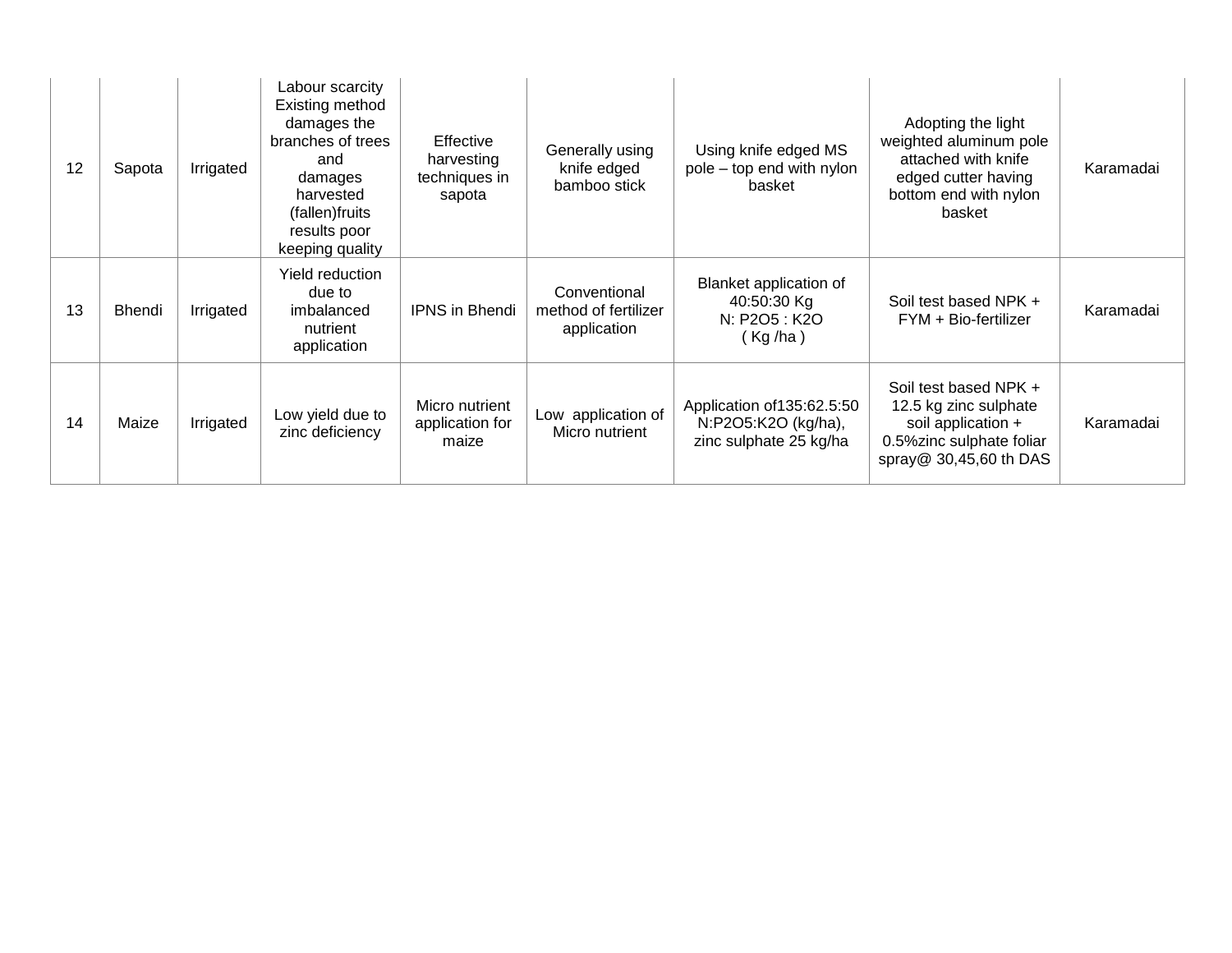### **OFT Year : 2007-08**

| S. No | <b>Thrust area</b>                      | Crop/<br><b>Enterprise</b> | <b>Identified Problem</b>                                   | <b>Title of OFT</b>                                                             | <b>Farmers practice</b>                                                                               | <b>Technology option 1</b>                                                                                                                                      | <b>Technology option 2</b>                                                                                                                                                                                            |
|-------|-----------------------------------------|----------------------------|-------------------------------------------------------------|---------------------------------------------------------------------------------|-------------------------------------------------------------------------------------------------------|-----------------------------------------------------------------------------------------------------------------------------------------------------------------|-----------------------------------------------------------------------------------------------------------------------------------------------------------------------------------------------------------------------|
|       | Micronutrient<br>deficiency of<br>crops | Maize                      | Yield reduction due<br>to micronutrient<br>deficiency       | Foliar application<br>of micro nutrients                                        | No application of<br>micronutrients                                                                   | Foliar application of<br>$ZnSo4 @ 0.5% + 2.5%$<br>lime solution on 30 DAS                                                                                       | Foliar application of<br>FeSo <sub>4</sub> @ 1% +ZnSo <sub>4</sub><br>@ 0.5% +Borax @<br>$0.2\%$ + Citric acid $@$<br>0.1% thrice, $1st$ at 30<br>DAS others at 15 days<br>interval after first spray.                |
| 2     | Weed<br>management                      | Rice                       | Yield reduction due<br>to early and late<br>emergence weed  | Evaluation of<br>weed<br>management in<br>rice                                  | Two hand weeding<br>(first at 15 days after<br>sowing, 2 <sup>nd</sup> at 30-35<br>days after sowing. | Application of pre-<br>emergence herbicide -<br>Butachlor @ 2.5 liter/ha<br>at $3^{rd}$ day after sowing +<br>one hand weeding @<br>30-35 days after<br>sowing. | Manually operated<br>rotary weeder twice in<br>line sowned paddy field<br>- First at 10 days after<br>sowing, 2 <sup>nd</sup> at 20-25<br>days after sowing and<br>one hand weeding at<br>30-35 days after<br>sowing. |
| 3     | Pod setting                             | Greengram                  | Yield reduction due<br>to poor pod settings<br>in Greengram | Foliar spray of<br>Panchagavya for<br>enhancing pod<br>settings in<br>Greengram | Not practiced                                                                                         | 2% DAP spray at the<br>time of first appearance<br>of flowers and 2 <sup>nd</sup> at 15<br>days after first spray.                                              | 3% Panchagavya spray<br>first at appearance of<br>flowers, and 2 <sup>nd</sup> at 10<br>days after spray.                                                                                                             |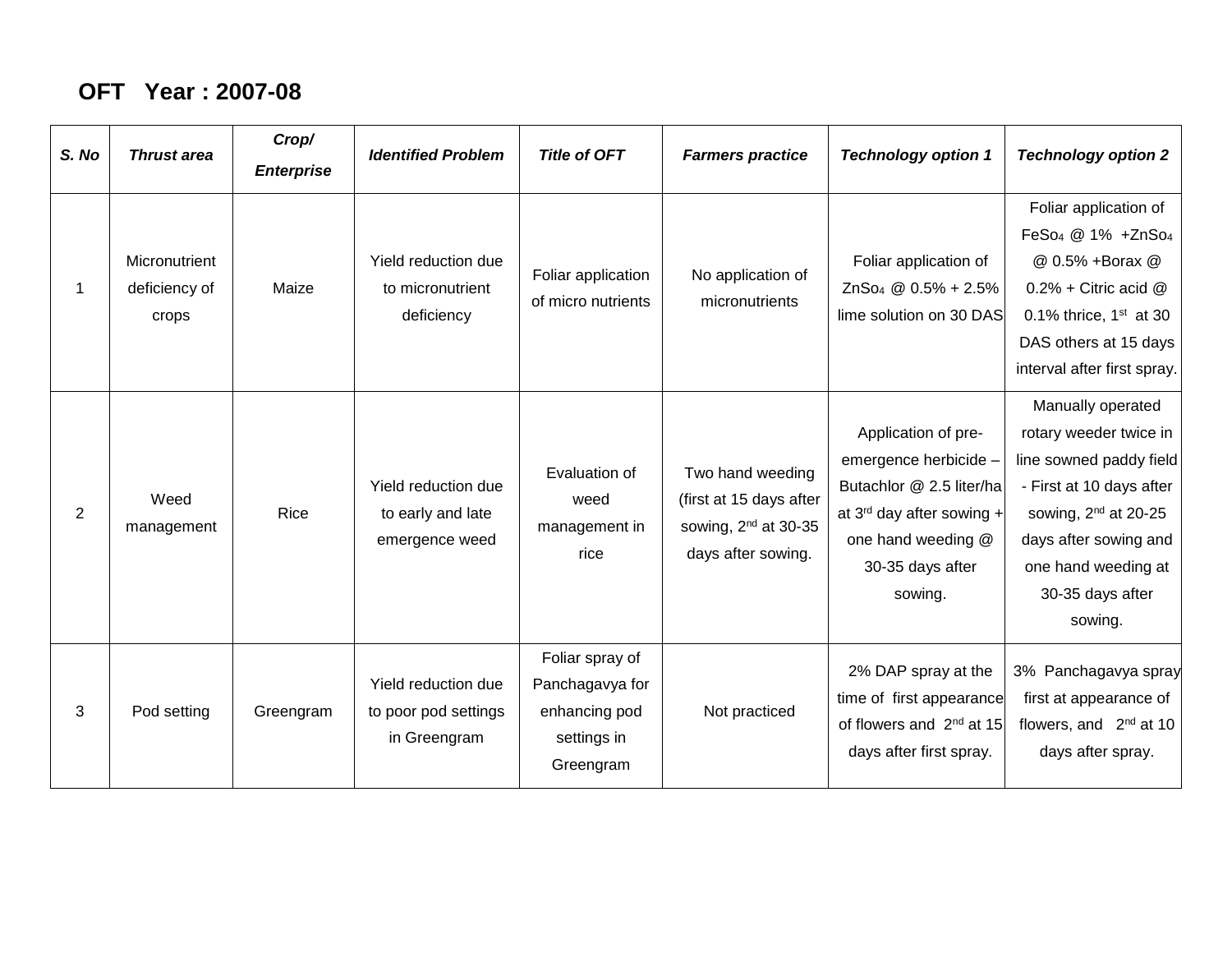| 4 | Introduction<br>hybrids                 | Sunflower | Low yield due to<br>sowing of old variety<br>/ hybrid | Evaluation of new<br>high yielding<br>hybrids PAC<br>8699 and NK 275              | Cultivation of<br>sunflower with variety<br>- Modern                                                                                                                                                                                                         | Recommended variety:<br>Co.4                                                                                                                               | Introduction and<br>evaluation of new high<br>yielding hybrids<br>PAC-8699 and NK 275                         |
|---|-----------------------------------------|-----------|-------------------------------------------------------|-----------------------------------------------------------------------------------|--------------------------------------------------------------------------------------------------------------------------------------------------------------------------------------------------------------------------------------------------------------|------------------------------------------------------------------------------------------------------------------------------------------------------------|---------------------------------------------------------------------------------------------------------------|
| 5 | Micronutrient<br>deficiency of<br>crops | Sunflower | Yield reduction due<br>to micronutrient<br>deficiency | Foliar application<br>of micro nutrients                                          |                                                                                                                                                                                                                                                              | Foliar application of<br>$MnSo4 @0.5% +$<br>ZnSo <sub>4</sub> @0.5% on 30,<br>40, 50 th DAS                                                                | Foliar application of<br>Borax @ 0.2% +<br>Salicylic acid 100 ppm<br>at the time of flowering                 |
| 6 | Fruit quality                           | Banana    | Reduced fruit quality                                 | Evaluation of<br>Panchagavya<br>solution to<br>improve fruit<br>quality in banana | Indiscriminate use of<br>fertilizers - 3 <sup>rd</sup> month<br>after planting<br>N:P:K;:87.5:287.5:90<br>kg./ha, 5 <sup>th</sup> month after<br>planting<br>N:P:K:78.5:32.5:32.5<br>kg./ha, 7 <sup>th</sup> month after<br>planting<br>N:P:K=46:0.30 kg./ha | Sulphate of potash as<br>foliar spray at 1.5%<br>concentration twice, first<br>at the time of opening of<br>last hand, second 30<br>days after first spray | Tie up 100 ml 3%<br>Panchagavya solution<br>at the naval end of the<br>bunch after the male<br>bud is removed |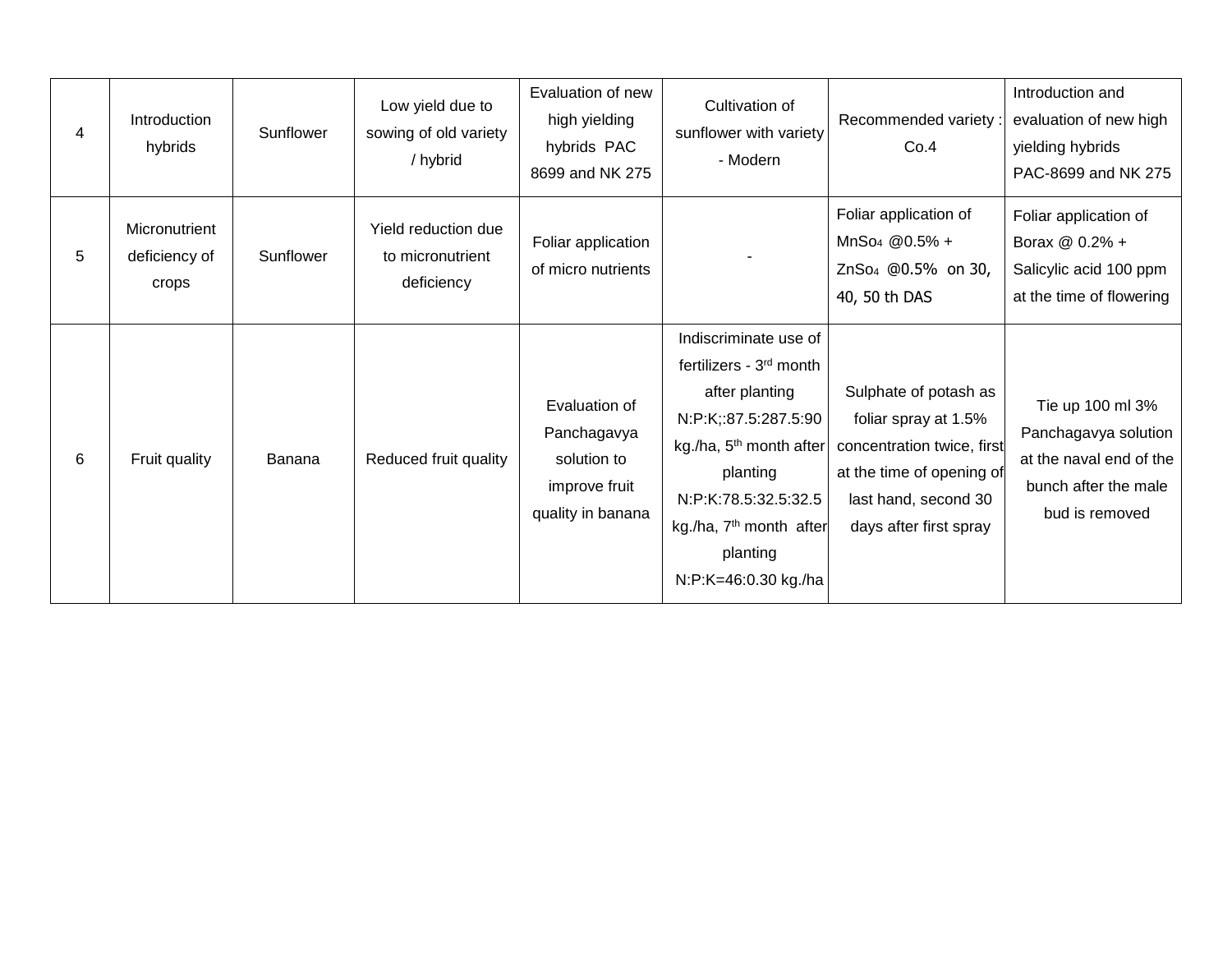| $\overline{7}$   | Stem splitting           | Banana         | Yield loss due to<br>stem splitting                         | Management of<br>stem splitting in<br>banana          | Destroyed the affected<br>plant                     | Drenching with<br>carbendazim @ 2 g/liter<br>of water for 3 times first<br>at 3rd month after<br>planting others in one<br>month interval                     | Plant drenching with<br>Pseudomonas<br>fluorescence @ 10<br>g/liter of water for 3<br>times first at 3rd month<br>others in 5 <sup>th</sup> and 7 <sup>th</sup><br>month after planting +<br>neem cake @ 250<br>g/plant at 5 <sup>th</sup> month<br>after planting. |
|------------------|--------------------------|----------------|-------------------------------------------------------------|-------------------------------------------------------|-----------------------------------------------------|---------------------------------------------------------------------------------------------------------------------------------------------------------------|---------------------------------------------------------------------------------------------------------------------------------------------------------------------------------------------------------------------------------------------------------------------|
| 8                | Flower and<br>fruit drop | <b>Chilies</b> | Low yield due to<br>flower and fruit drop<br>in chilliest   | Management of<br>flower and fruit<br>drop in chilies  | No special technology<br>was adopted.               | Foliar spray of NAA-10<br>ppm (100 mg/1 lit of<br>water) on 60 and 90<br>days after planting                                                                  | Foliar spray of NAA 10<br>ppm (100 mg/liter of<br>water) and banana<br>special mix 5 mg/liter of<br>water on 60 and 90<br>days after planting.                                                                                                                      |
| $\boldsymbol{9}$ | Nursery<br>techniques    | Chilies        | Low yield due to in<br>healthy and poor<br>plant population | Evaluation of<br>seedling<br>production<br>techniques | Seedling production<br>from the flat nursery<br>bed | Seedling production<br>from the raised nursery<br>bed (line sown with<br>Trichoderma Viride<br>treated seeds at 10 cm<br>in raised bed and cover<br>with sand | Seedling production<br>from the pro-tray (Tray<br>medium: Cocopeat 1<br>kg/Tray+ Seed<br>treatment with<br>Pseudomonas<br>fluorescence @ 10 g/kg<br>of seed)                                                                                                        |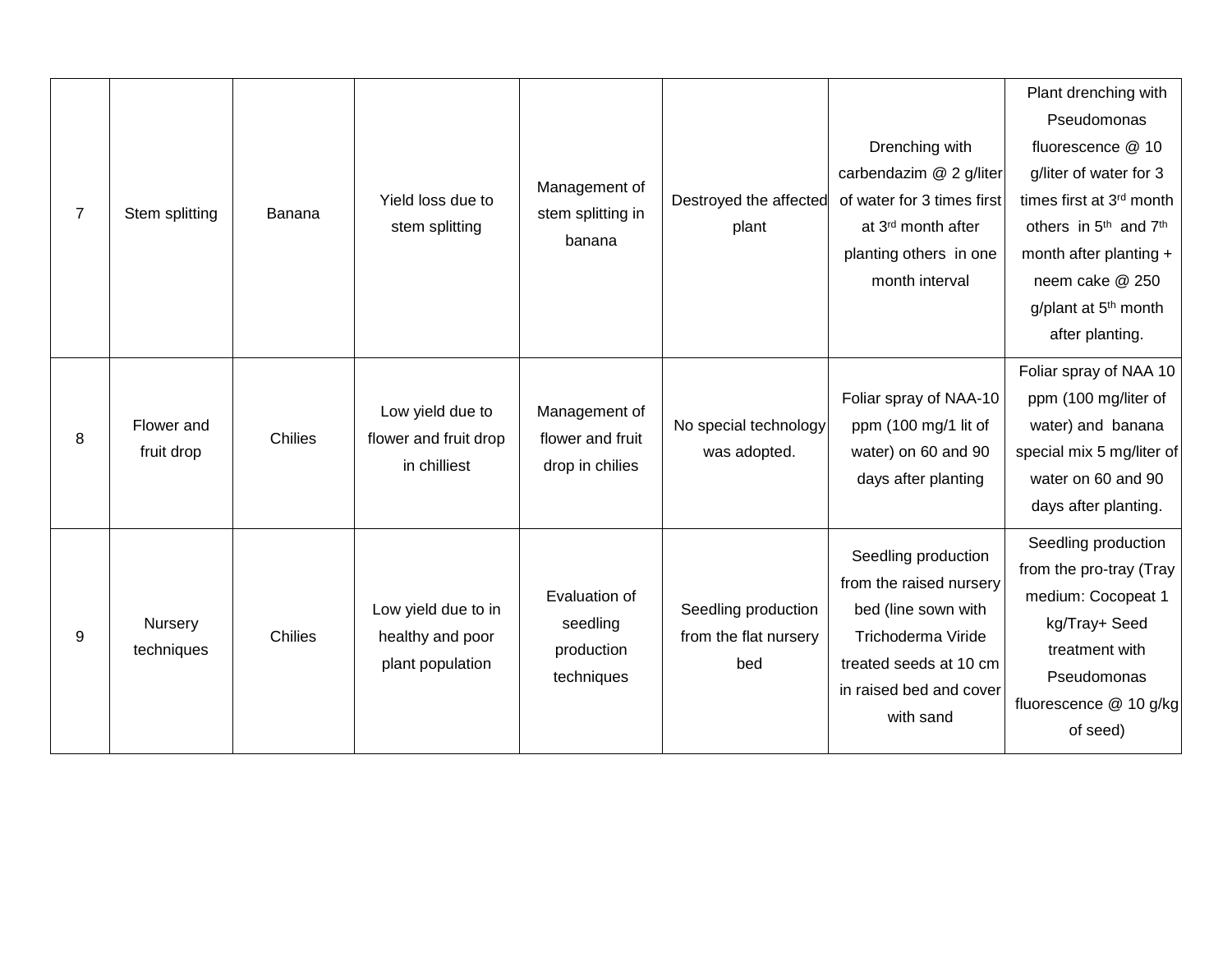| 10 | Density<br>planting and<br>fruit quality<br>enhancement | Banana | Low net returns due<br>to poor hand use<br>system and poor fruit<br>quality | High density<br>planting and fruit<br>quality<br>enhancement in<br>banana | Planting of single<br>sucker/pit at a spacing<br>of 1.8 mx1.8 m (3086<br>plants/ha) and no<br>special measure is<br>taken to enhance fruit<br>quality | Planting of 3 suckers/pit<br>at a spacing of 1.8 m x<br>3.6 m (4600 plants/ha)<br>and bunch cover with<br>transparent polythene<br>sleeves with 2% (during<br>cool season) - 4%<br>(during summer<br>season) for ventilation<br>at immediately after<br>opening of the last<br>hand. | Planting of G-9 @ 3<br>suckers/pit at a spacing<br>of 1.8 m x 3.3 m (5050<br>plants/ha) with bunch<br>cover in different<br>ventilation |
|----|---------------------------------------------------------|--------|-----------------------------------------------------------------------------|---------------------------------------------------------------------------|-------------------------------------------------------------------------------------------------------------------------------------------------------|--------------------------------------------------------------------------------------------------------------------------------------------------------------------------------------------------------------------------------------------------------------------------------------|-----------------------------------------------------------------------------------------------------------------------------------------|
|----|---------------------------------------------------------|--------|-----------------------------------------------------------------------------|---------------------------------------------------------------------------|-------------------------------------------------------------------------------------------------------------------------------------------------------|--------------------------------------------------------------------------------------------------------------------------------------------------------------------------------------------------------------------------------------------------------------------------------------|-----------------------------------------------------------------------------------------------------------------------------------------|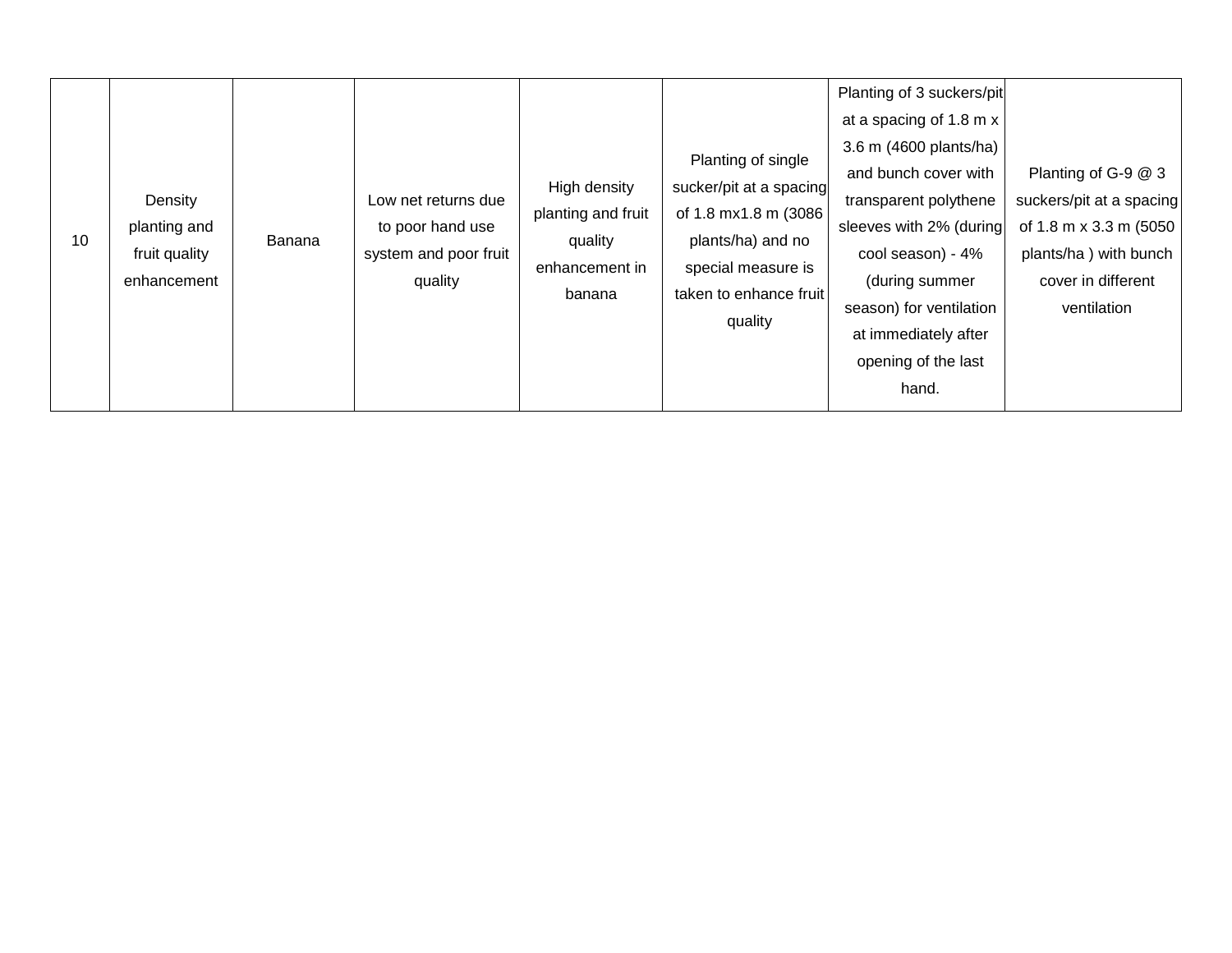### **OFT Year : 2008-09**

| S. No          | <b>Thrust area</b>                        | Crop/<br><b>Enterprise</b> | <b>Identified Problem</b> | <b>Title of OFT</b>                                                       | <b>Farmers practice</b>                                                                                                                                | <b>Technology option</b>                                                                                                                                                                                                                                                                                 | <b>Technology option 2</b>                                                                                                                                                                          |
|----------------|-------------------------------------------|----------------------------|---------------------------|---------------------------------------------------------------------------|--------------------------------------------------------------------------------------------------------------------------------------------------------|----------------------------------------------------------------------------------------------------------------------------------------------------------------------------------------------------------------------------------------------------------------------------------------------------------|-----------------------------------------------------------------------------------------------------------------------------------------------------------------------------------------------------|
|                | Enhancing<br>production &<br>productivity | Maize                      | More weeds                | Weed management<br>in maize                                               | Two hand weeding<br>1 <sup>st</sup> at 18 <sup>th</sup> day after<br>sowing<br>2 <sup>nd</sup> at 40-45 <sup>th</sup> days after<br>sowing             | Application of pre-<br>emergence herbicide<br>$-$ Atrazine 50 WP $@$<br>500 g./ha. at 3rd day<br>after sowing + One<br>hand weeding at 40 -<br>45th day after sowing.                                                                                                                                    | Application of pre-<br>emergence herbicide -<br>Atrazine 50 WP @ 500<br>g./ha. at 3 <sup>rd</sup> day after<br>sowing + one weeding<br>with manually operated<br>wheel hoe weeder at<br>40-45th DAS |
| $\overline{2}$ | Enhancing<br>production &<br>productivity | Banana                     | Poor population           | High density<br>planting and fruit<br>quality<br>enhancement in<br>banana | Planting of single<br>sucker/pit at a spacing<br>of 1.8 mx1.8 m (3086<br>plants/ha) and no<br>special measure is<br>taken to enhance fruit<br>quality. | Planting of 3<br>suckers/pit at a<br>spacing of $1.8 \text{ m} \times 3.6$<br>m $(4600$ plants/ha)<br>and bunch cover with<br>transparent polythene<br>sleeves with 2%<br>(during cool season) -<br>4% (during summer<br>season) for ventilation<br>at immediately after<br>opening of the last<br>hand. | Planting of G-9 @ 3<br>suckers/pit at a spacing<br>of 1.8 m x 3.3 m (5050<br>plants/ha) with bunch<br>cover in different<br>ventilation                                                             |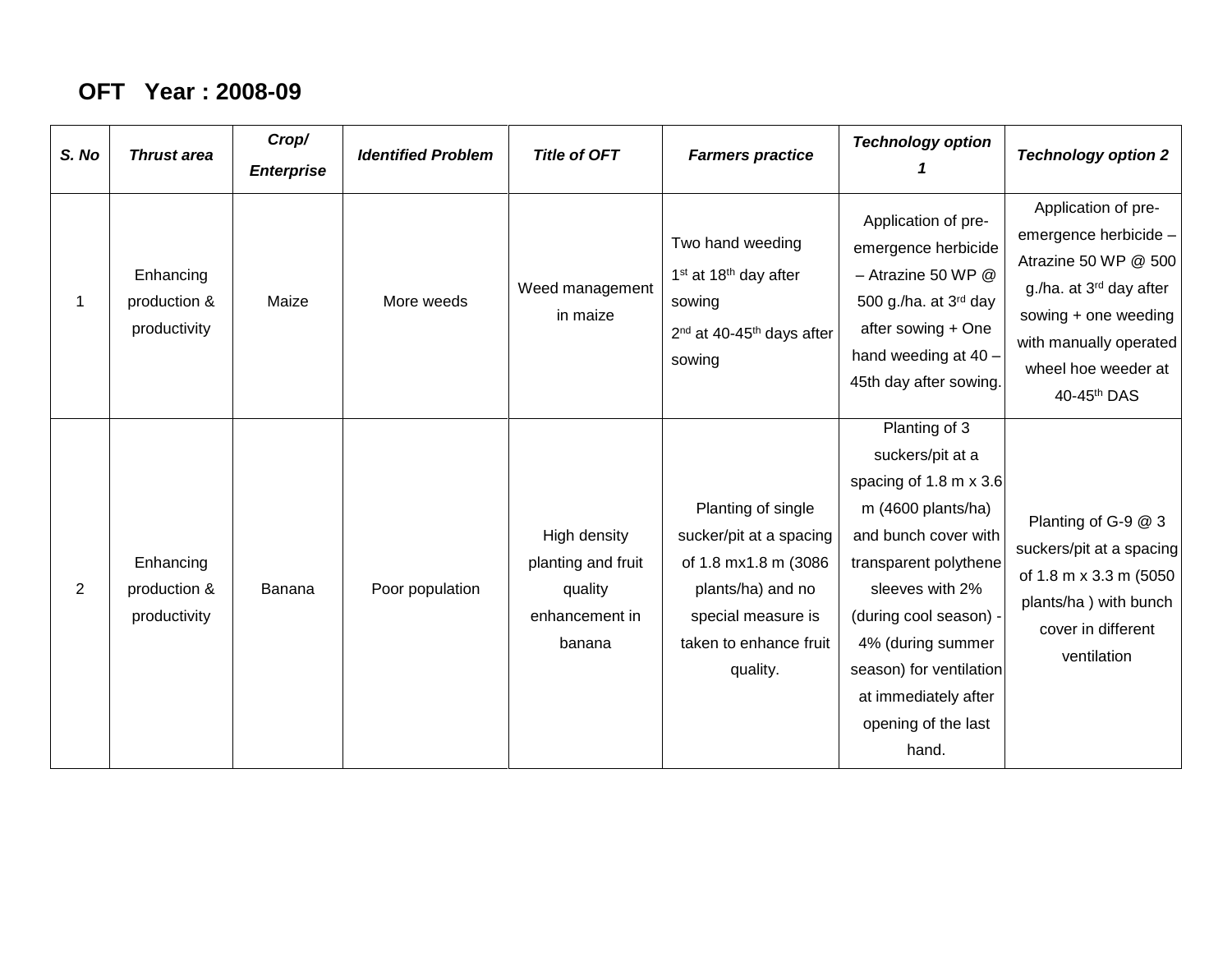| Foliar spray of NAA-<br>Management of<br>10 ppm (100 mg/1 lit<br>Plant protection<br>No special technology<br>3<br>Chilies<br><b>Yield loss</b><br>flower and fruit drop<br>in vegetables<br>of water) on 60 and 90<br>was adopted<br>in chilies<br>days after planting<br>Seedling production<br>from the raised<br>Seedling production<br>Enhancing<br>Evaluation of<br>nursery bed (line sown<br>4<br>Chilies<br>from the flat nursery<br>with Trichoderma<br>production &<br>Poor population<br>seedling production |                                                                                                                                                         |
|-------------------------------------------------------------------------------------------------------------------------------------------------------------------------------------------------------------------------------------------------------------------------------------------------------------------------------------------------------------------------------------------------------------------------------------------------------------------------------------------------------------------------|---------------------------------------------------------------------------------------------------------------------------------------------------------|
|                                                                                                                                                                                                                                                                                                                                                                                                                                                                                                                         | Foliar spray of NAA 10<br>ppm (100 mg/litre of<br>water) and micronutrient<br>mix 5 mg/litre of water<br>on 60 and 90 days after<br>planting            |
| techniques<br>productivity<br>bed<br>Viride treated seeds at<br>10 cm in raised bed<br>and cover with sand)                                                                                                                                                                                                                                                                                                                                                                                                             | Seedling production<br>from the pro-tray (Tray<br>medium: Cocopeat 1<br>kg/Tray+Seed treatment<br>with Pseudomonas<br>fluorescens @ 10 g/kg<br>of seed) |
| Performance and<br>Enhancing<br>suitability of various<br>5<br>Labour scarcity<br>Manual weeding<br>2 row rotary weeder<br>production &<br>Paddy<br>mechanical<br>productivity<br>weeder in paddy                                                                                                                                                                                                                                                                                                                       | Single row cono weeder                                                                                                                                  |
| Enhancing milk<br>Introduction of<br>Feeding of<br>Feeding of groundnut<br>6<br>Scarcity of fodder<br>quality and<br>Dairy<br>Azolla in animal<br>concentrate feed<br>cake and cotton seeds<br>quantity<br>feed<br>alone                                                                                                                                                                                                                                                                                                | Feeding of azolla along<br>with concentrate feed                                                                                                        |
| Varietal<br>Enhancing<br>$\overline{7}$<br>Poor population<br>Variety: BSR -2<br>production &<br>Turmeric<br>Variety: Praba<br>evaluation in<br>productivity<br>turmeric                                                                                                                                                                                                                                                                                                                                                | Variety: Prathibha                                                                                                                                      |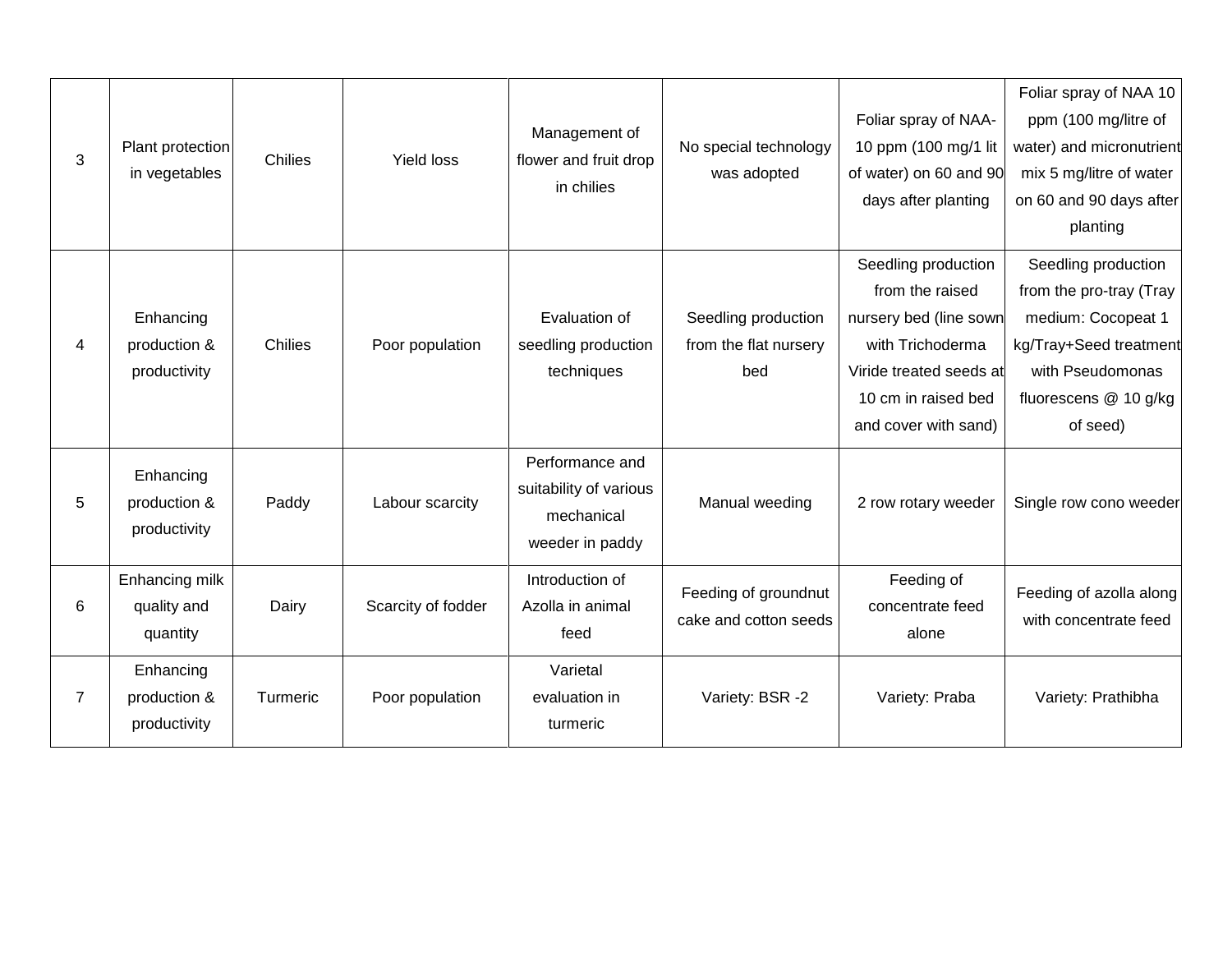| 8 | Enhancing milk<br>quality and<br>quantity | Dairy | Low/ poor milk yield | Effect of EM in<br>Milch animal for<br>enhancing the<br>quality and<br>quantity of milk | Not following the<br>scientific feeding<br>practices | Green fodder 10-<br>15 kg/cow / day<br>fodder 5 kg<br>Dry<br>cow/ day<br>Concentrate<br>feed  <br>1.5-2 kg / $row / day$<br>Mineral mixture-<br>2530gm / cow /day | $10 - 15$<br>Green<br>fodder<br>kg/cow / day<br>Dry fodder 5 kg / cow/<br>day<br>EM bokashi 1kg/ cow /<br>day<br>EM solution 20 ml<br>/cow/day |
|---|-------------------------------------------|-------|----------------------|-----------------------------------------------------------------------------------------|------------------------------------------------------|-------------------------------------------------------------------------------------------------------------------------------------------------------------------|------------------------------------------------------------------------------------------------------------------------------------------------|
|---|-------------------------------------------|-------|----------------------|-----------------------------------------------------------------------------------------|------------------------------------------------------|-------------------------------------------------------------------------------------------------------------------------------------------------------------------|------------------------------------------------------------------------------------------------------------------------------------------------|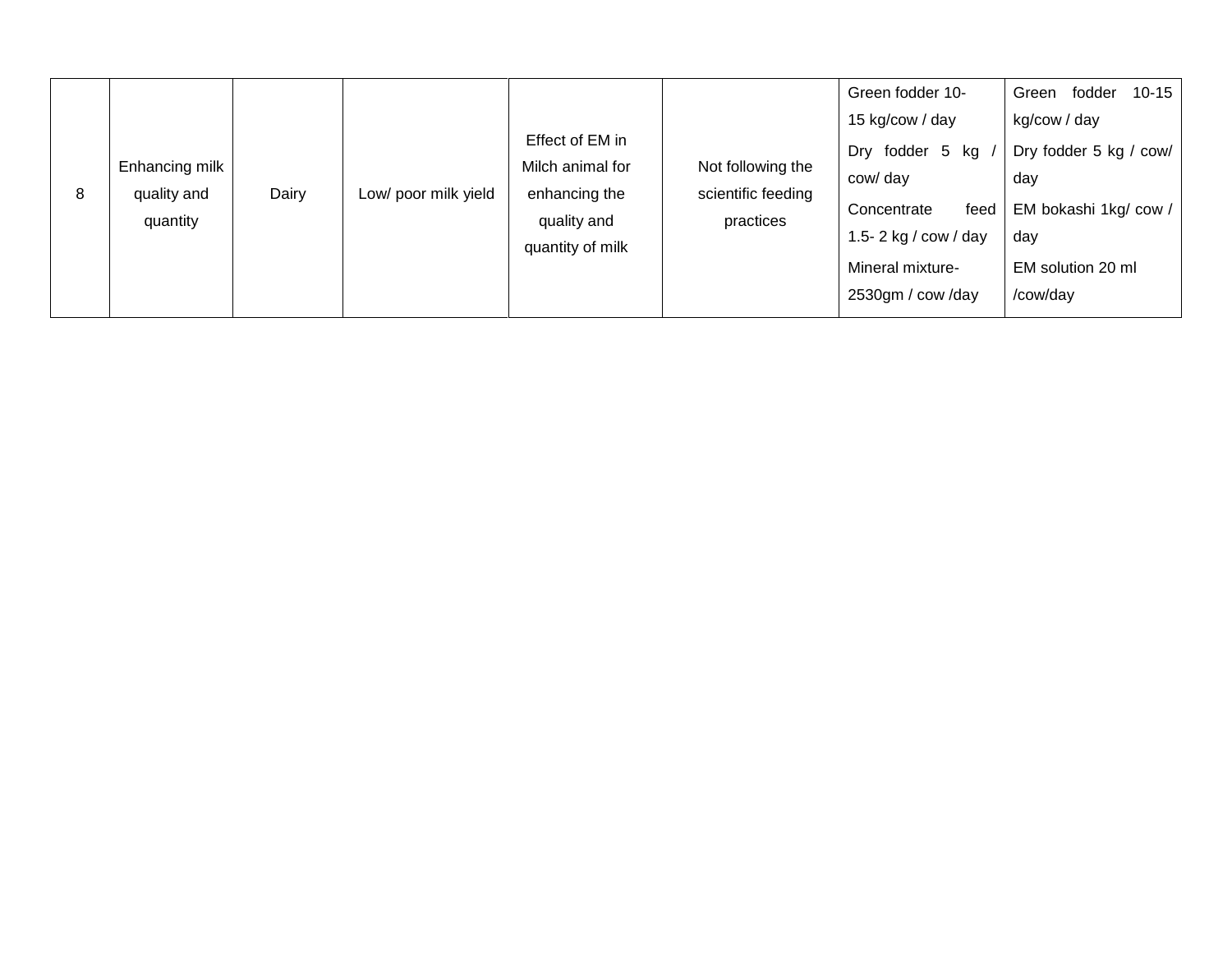#### **OFT Year : 2009-10**

| S. No | <b>Thrust area</b>                                                  | Crop/<br><b>Enterprise</b> | <b>Identified Problem</b>                                    | <b>Title of OFT</b>                         | <b>Farmers practice</b> | <b>Technology</b><br>option 1                                                                         | <b>Technology</b><br>option 2                                                                                                                       |
|-------|---------------------------------------------------------------------|----------------------------|--------------------------------------------------------------|---------------------------------------------|-------------------------|-------------------------------------------------------------------------------------------------------|-----------------------------------------------------------------------------------------------------------------------------------------------------|
|       | Enhancing<br>production &<br>productivity in<br>oilseeds            | Sunflower                  | Low yield due to non<br>adoption of seed<br>setting measures | Improving seed set<br>in sunflower          | Not practiced           | Mild rubbing of the<br>capitulum with the<br>soft cloth at 58 to<br>60 DAS                            | Rubbing of two flowers<br>face to face at mid<br>flowering phase (58 to<br>60 DAS) + spraying of<br>0.2% borax at capitulum<br>floret opening stage |
| 2     | Enhancing<br>production &<br>productivity in<br>pulses              | Bengalgram                 | Low yield due to poor<br>pod setting in<br>Bengalgram        | Enhancement of pod<br>setting in Bengalgram | Not practiced           | 2% DAP spray at the<br>time of first<br>appearance of<br>flowers. 2nd at 15<br>days after first spray | 1% urea + 0.5% ZnSo4<br>spray at the time of<br>flowering 2nd at 15<br>days after first spray                                                       |
| 3     | Introduction of<br>new high<br>yielding<br>varieties in<br>turmeric | <b>Turmeric</b>            | <b>Existing varieties</b><br>having low curcumin<br>content  | Varietal evaluation<br>in turmeric          | Variety: BSR -2         | Variety: Praba &<br>Alleppy supreme                                                                   | Variety: Ketharam &<br>Prathibha                                                                                                                    |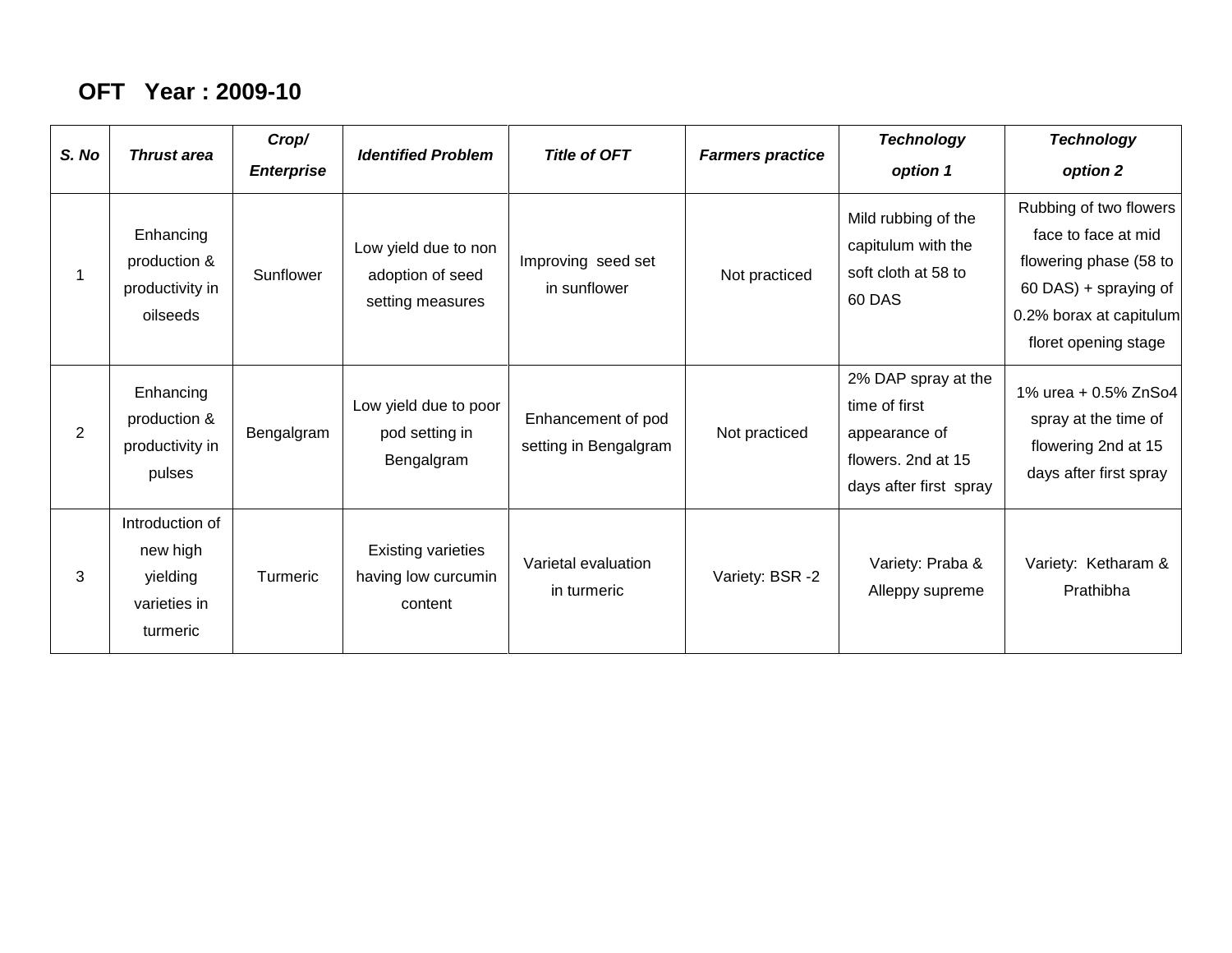| 4 | Enhancing milk<br>quality and<br>quantity | Dairy farming | Low milk<br>yield                  | Effect of EM in milch<br>animal for enhancing<br>the quality and<br>quantity of milk | Not following the<br>scientific feeding<br>practices    | Green fodder 10-<br>15 kg/cow / day<br>Dry fodder 5 kg<br>cow/ day<br>Concentrate<br>feed<br>1.5- $2$ kg / cow / day<br>Mineral mixture-25-30<br>gm / cow /day | $10 - 15$<br>Green<br>fodder<br>kg/cow / day<br>Dry fodder 5 kg / cow/<br>day<br>EM bokashi 1kg/ cow /<br>day<br>EM solution 20 ml<br>/cow/day |
|---|-------------------------------------------|---------------|------------------------------------|--------------------------------------------------------------------------------------|---------------------------------------------------------|----------------------------------------------------------------------------------------------------------------------------------------------------------------|------------------------------------------------------------------------------------------------------------------------------------------------|
| 5 | Nutrient<br>Management                    | Goat rearing  | Low weight gain and<br>number kids | Goat breed for higher<br>productivity                                                | Farmers practiced<br>Natural mating with<br>local breed | Mating local breed<br>with Tellicherry and<br>Jamuna pari                                                                                                      | Artificial<br>Insemination<br>with Boyer Semen                                                                                                 |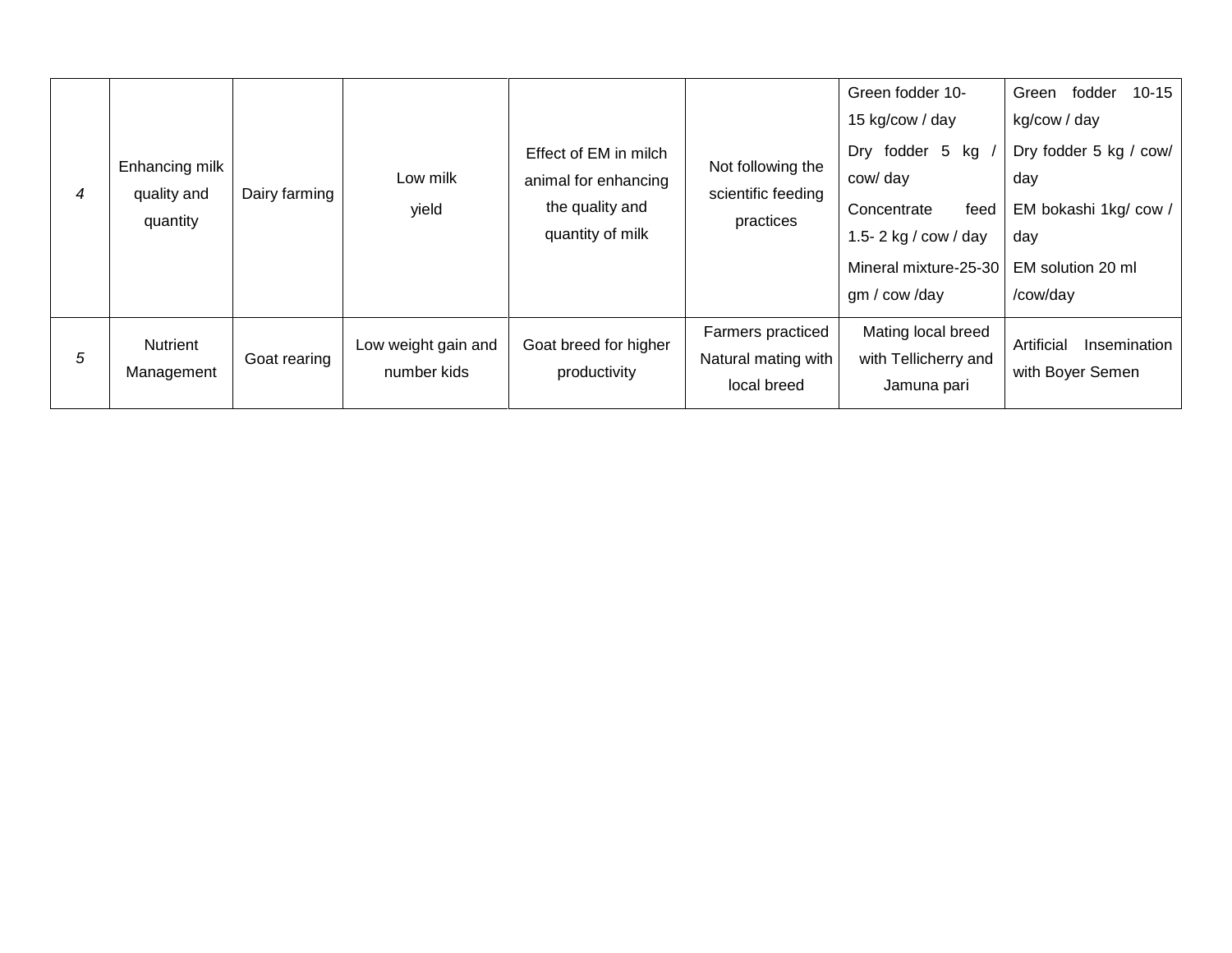#### **OFT Year : 2010-11**

| S. No | <b>Thrust area</b>                                             | Crop/<br><b>Enterprise</b> | <b>Identified Problem</b>                                 | <b>Title of OFT</b>                                                          | <b>Farmers practice</b>                                                                                 | <b>Technology option</b>                                                                                    | <b>Technology option 2</b>                                                                                       |
|-------|----------------------------------------------------------------|----------------------------|-----------------------------------------------------------|------------------------------------------------------------------------------|---------------------------------------------------------------------------------------------------------|-------------------------------------------------------------------------------------------------------------|------------------------------------------------------------------------------------------------------------------|
|       | Cereals based<br>production<br>system and<br>Farm<br>machinery | Paddy                      | Cost of operation is<br>high in conventional<br>practices | Performance and<br>suitability of various<br>weeders in paddy<br>cultivation | Weeding with<br>Rotary weeder                                                                           | Weeding with<br>Multi row power<br>weeder (TNAU).                                                           | Weeding with Multi<br>row power weeder<br>(STIHL).                                                               |
| 2     | Nutrient<br>Management                                         | <b>Boer Goat</b>           | Low weight gain and<br>number kids                        | Introduction of Boer<br>goat among local<br>farming community                | Breeding of goat<br>with locally<br>available goats                                                     | cross breeding of<br>local goat with Boer<br>Semen                                                          |                                                                                                                  |
| 3.    | <b>Nutrient</b><br>Management                                  | Dairy                      | Infertility                                               | Synchronization of<br>estrus in dairy cows                                   | Doing A.I for<br>different animals<br>when they come for<br>oestrus at different<br>periods             | <b>Oestrus</b><br>synchronization with<br>Ovo syn technology                                                |                                                                                                                  |
| 4     | <b>Nutrient</b><br>Management                                  | Poultry                    | Ranikhet disease                                          | Assessment of oral<br>pellet vaccination in<br>Desi chicken                  | No Vaccination/<br>Vaccination at 8th<br>week to 10 <sup>th</sup> week<br>at veterinary<br>dispensaries | Lasotta vaccine 7 <sup>th</sup><br>to 10 <sup>th</sup> day<br>RDVK vaccine 8th<br>and 16 <sup>th</sup> week | Oral pellet vaccine<br>7 <sup>th</sup> to 10 <sup>th</sup> day<br>Oral pellet vaccine at<br>8 <sup>th</sup> week |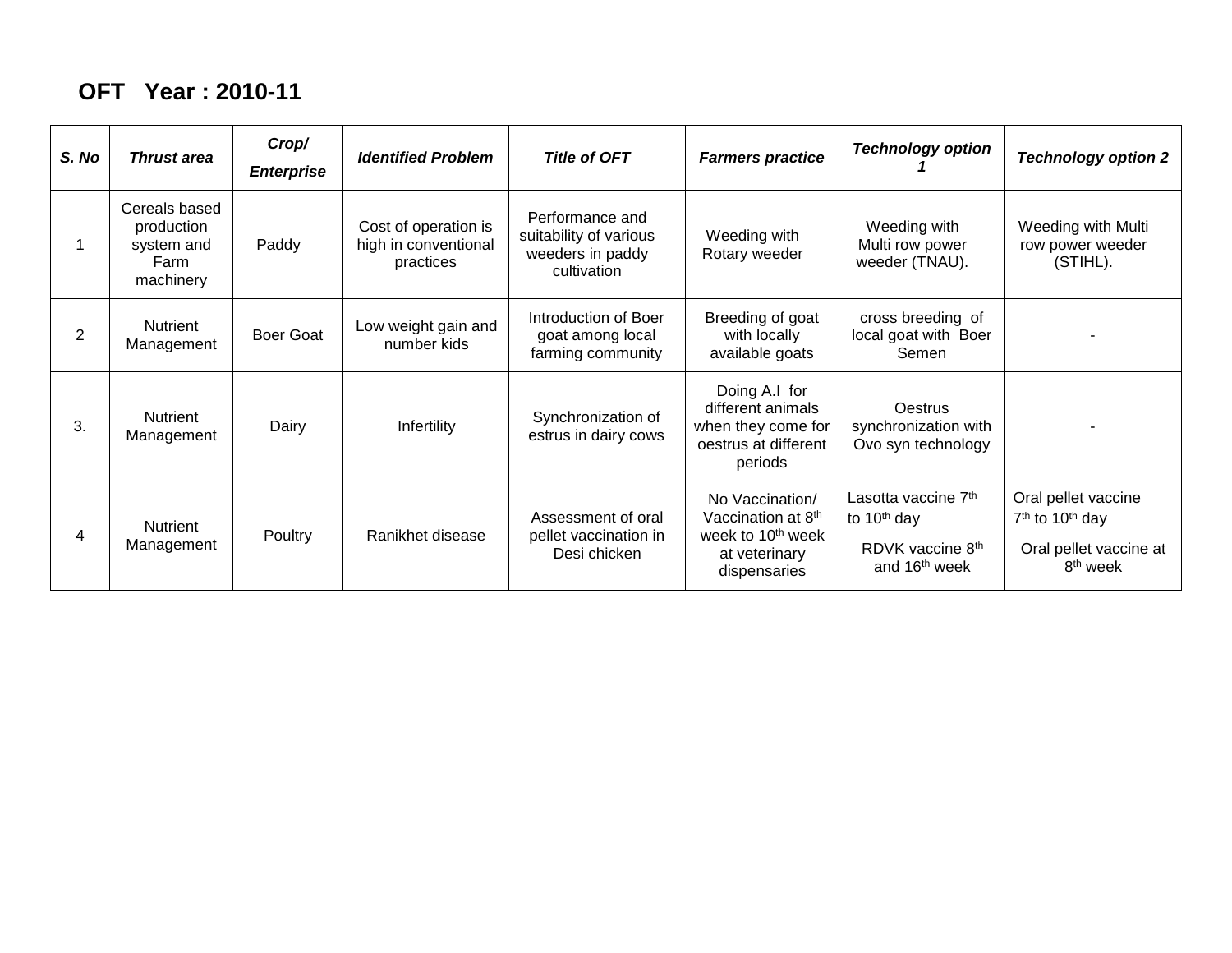### **OFT Year : 2011-12**

| S. No | <b>Thrust area</b>            | Crop/<br><b>Enterprise</b> | <b>Identified Problem</b>                                                                    | <b>Title of OFT</b>                                                                                        | <b>Farmers practice</b>                                                                              | <b>Technology</b><br>option 1                                                                                                                                                              | <b>Technology</b><br>option 2 |
|-------|-------------------------------|----------------------------|----------------------------------------------------------------------------------------------|------------------------------------------------------------------------------------------------------------|------------------------------------------------------------------------------------------------------|--------------------------------------------------------------------------------------------------------------------------------------------------------------------------------------------|-------------------------------|
|       | Integrated Crop<br>Management | Blackgram                  | Poor flower retention<br>and pod setting                                                     | Assessing the foliar<br>application of<br>Methylobactrium for<br>drought tolerance in<br>Black gram (CO 6) | Foliar spray of 2 %<br>DAP at flowering<br>and $2nd$ spray on 15<br>days after 1 <sup>st</sup> spray | Seed treatment with<br>methylobactrium @ 20<br>g/kg+ P.fluorscence @<br>10 g/kg+ T. viride @<br>4g/kg -ST and Foliar<br>spray 2 times during pre<br>and post flowering<br>stage @ 500ml/ha |                               |
| 2     | Varietal<br>assessment        | Bengalgram                 | Low yield due to<br>repeated use of same<br>cultivar. It leads to<br>depletion of seed vigor | Assessing the<br>performance of<br>Bengalgram variety in<br>Rain fed condition with<br>ICM practice.       | $Co-4$                                                                                               | Dharwad A-1                                                                                                                                                                                |                               |
| 3     | Integrated Crop<br>Management | Maize                      | Genetic impurity in<br>private hybrid and<br>weed infestation at<br>early stage              | Assessing the<br>performance of Maize<br>variety in irrigated<br>condition with ICM<br>practice.           | Harsha                                                                                               | Arjun                                                                                                                                                                                      | $- - -$                       |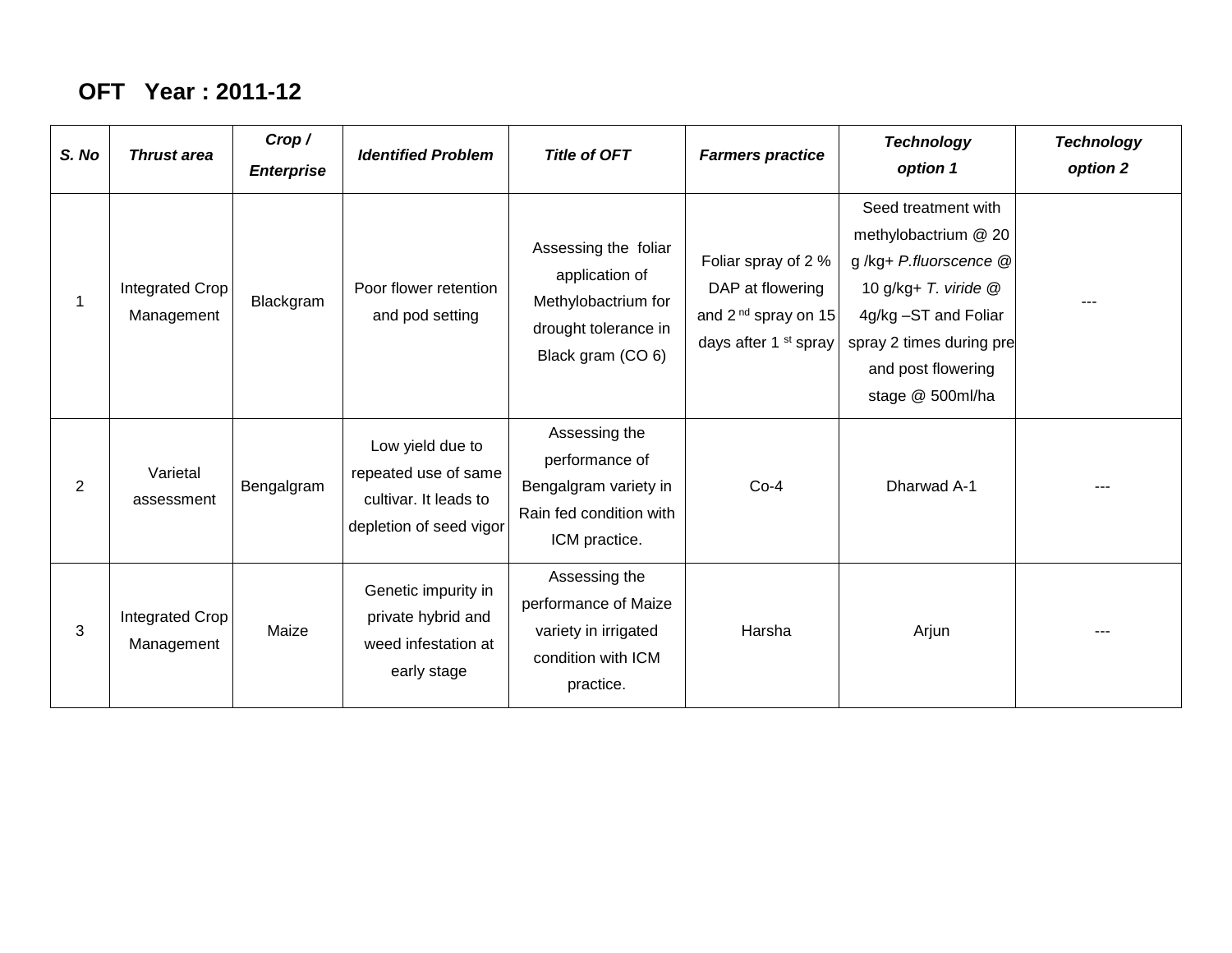|                |                                      |          |                                        |                                                   |                                  |                         | Rhizome treatment              |
|----------------|--------------------------------------|----------|----------------------------------------|---------------------------------------------------|----------------------------------|-------------------------|--------------------------------|
|                |                                      |          |                                        |                                                   |                                  |                         | with Metalaxyl @2 g/lit        |
|                |                                      |          |                                        |                                                   |                                  |                         | + Psedomonas                   |
|                |                                      |          |                                        |                                                   | <b>Drenching and Foliar</b>      |                         | fluorescens@10g/lit.           |
|                |                                      |          |                                        |                                                   |                                  | Rhizome treatment with  | soil drenching with            |
|                |                                      |          |                                        | Assessing the                                     |                                  | Propiconazole 0.1 %+    | 0.2%                           |
| $\overline{4}$ | <b>Integrated Crop</b><br>Management | Turmeric | Low yield due to<br>disease occurrence | management practices<br>of rhizome rot and foliar | spray of<br>Propiconazole (Tilt) | Foliar spray with 0.1 % | Metalaxyl(90DAP)               |
|                |                                      |          |                                        | disease of Turmeric                               | 3%                               | Propiconazole on 120    | foliar spray with              |
|                |                                      |          |                                        |                                                   |                                  | and 150 DAP             | Mancozeb +                     |
|                |                                      |          |                                        |                                                   |                                  |                         | Carbendazin @2g/lit            |
|                |                                      |          |                                        |                                                   |                                  |                         | (120DAP) foliar spray          |
|                |                                      |          |                                        |                                                   |                                  |                         | with Tebuconazole @            |
|                |                                      |          |                                        |                                                   |                                  |                         | 0.1 % on 150 DAP               |
|                |                                      |          |                                        |                                                   |                                  |                         | Foliar Application of          |
|                |                                      |          | Micro nutrient                         | Assessing the<br>performance of                   | Foliar application of            |                         | Zinc Sulphate                  |
|                |                                      |          |                                        |                                                   |                                  |                         | $(0.5\%)$ , Ferrous            |
|                | Micronutrient                        |          |                                        |                                                   |                                  | Foliar application of   | Sulphate                       |
| 5              | deficiency in                        | Banana   | deficiency                             | micronutrient mixtures                            | Arka banana special              | NRCB banana sakthi      | $(0.2%)$ , Copper              |
|                | crops                                |          |                                        | in Banana                                         |                                  |                         | Sulphate (0.2%) and            |
|                |                                      |          |                                        |                                                   |                                  |                         | Borax (0.1%) at                |
|                |                                      |          |                                        |                                                   |                                  |                         | 3,5, and 7 <sup>th</sup> month |
|                |                                      |          |                                        |                                                   |                                  |                         | after planting                 |
|                | Income                               |          |                                        | Assessing the                                     |                                  |                         |                                |
| 6              | generation<br>through poultry        | Poultry  | Poor weight gain due                   | performance of Desi                               | Local variety of rural           | Hybrid desi chicken     |                                |
|                |                                      |          | to local breeds                        | chicken in Coimbatore                             | desi chicken                     | Namakkal 1              |                                |
|                |                                      |          |                                        | district                                          |                                  |                         |                                |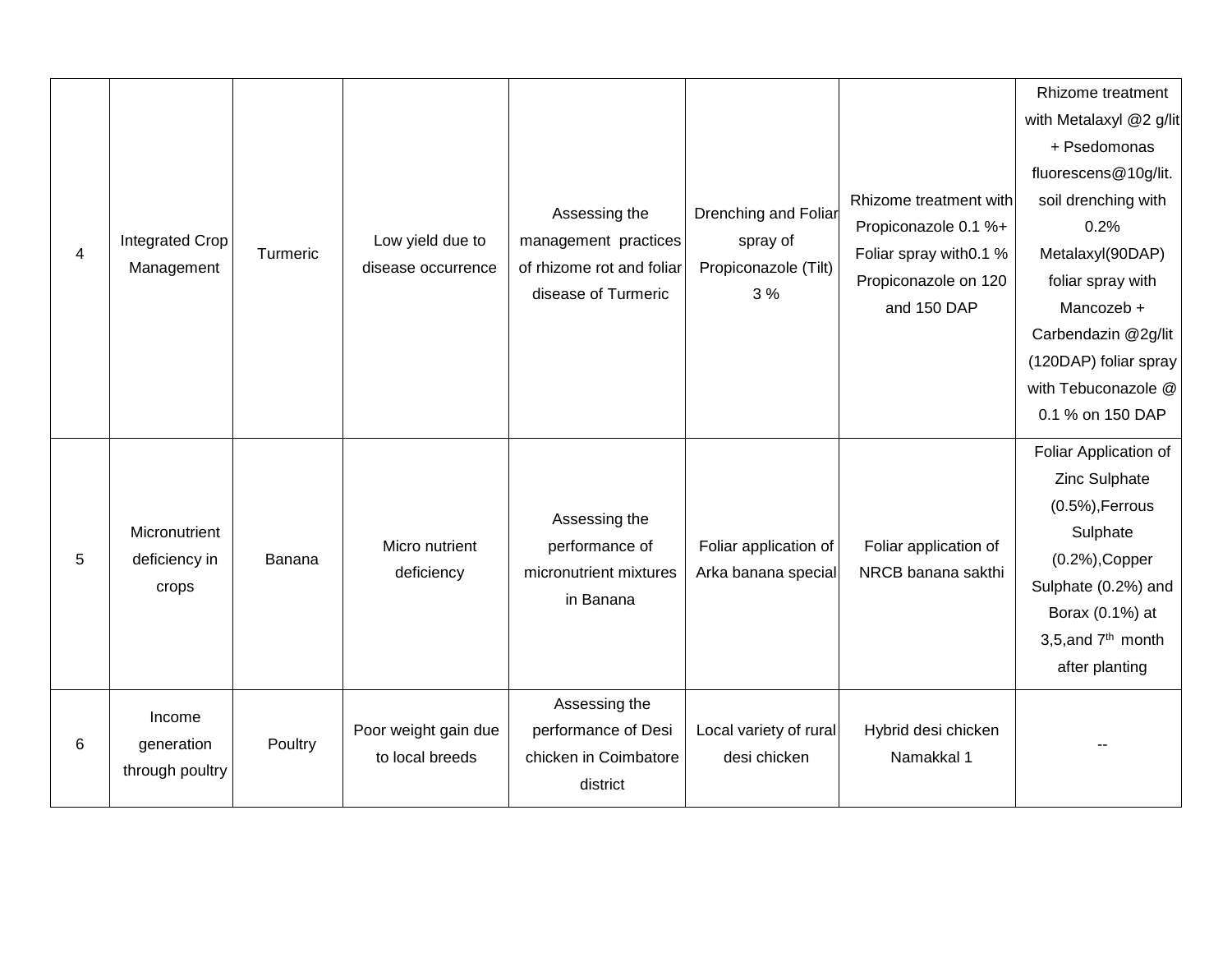## **OFT Year: 2012-13**

| S. No          | <b>Thrust area</b>                          | Crop/<br><b>Enterprise</b> | <b>Identified Problem</b>                                                       | <b>Title of OFT</b>                                                                                  | <b>Farmers practice</b>                                       | <b>Technology option 1</b>                                                                                                 | <b>Technology option 2</b>       |
|----------------|---------------------------------------------|----------------------------|---------------------------------------------------------------------------------|------------------------------------------------------------------------------------------------------|---------------------------------------------------------------|----------------------------------------------------------------------------------------------------------------------------|----------------------------------|
|                | Varietal<br>Assessment                      | Bengalgram                 | Poor<br>nutrient<br>&<br>management<br>Low yield                                | Assessing the<br>performance of Bengal<br>gram variety in Rain<br>fed condition with ICM<br>practice | old variety                                                   | Cultivating CO 4                                                                                                           | <b>Cultivation of GBS</b><br>963 |
| $\overline{2}$ | Varietal<br>Assessment                      | Groundnut                  | Cultivation of age old<br>varieties TMV 7 with<br>poor seed<br>replacement rate | Assessing the<br>performance of<br>groundnut varieties in<br>Rain fed condition                      | TMV <sub>7</sub>                                              | <b>Cultivating GPBD 4</b>                                                                                                  | cultivating GG 7                 |
| 3              | Integrated<br><b>Nutrient</b><br>Management | Groundnut                  | Lack of adoption in<br>usage of bacterial<br>inoculants                         | Assessing the<br>efficiency of sulphur<br>oxidizing bacterial<br>inoculants in<br>groundnut          | RD of fertilizer +<br>seed treatment with<br>Rhizobium1 kg/ha | RD of fertilizer + seed<br>treatment-Rhizobium1<br>kg/ha+1 kg of SOB and<br>soil application of SOB<br>@ 5 kg/ha on 45 DAS |                                  |
| $\overline{4}$ | Varietal<br>Assessment                      | Tomato                     | Genetic impurity in<br>private hybrid<br>Disease incidence and<br>low yield     | Assessing the<br>performance of<br>Tomato hybrids                                                    | Mycho 5005                                                    | COTH <sub>3</sub>                                                                                                          | Arka samrat                      |
| 5              | <b>Nutrition</b><br>Management              | Dairy                      | Poor milk production<br>in cross bred cows                                      | Assessment of GRAND<br>supplement in cross<br>bred dairy cows                                        | Feeding of gruel and<br>gram husk                             | Feeding of GRAND<br>supplement @ 20 ml<br>/cow daily along with<br>gruel and gram husk                                     |                                  |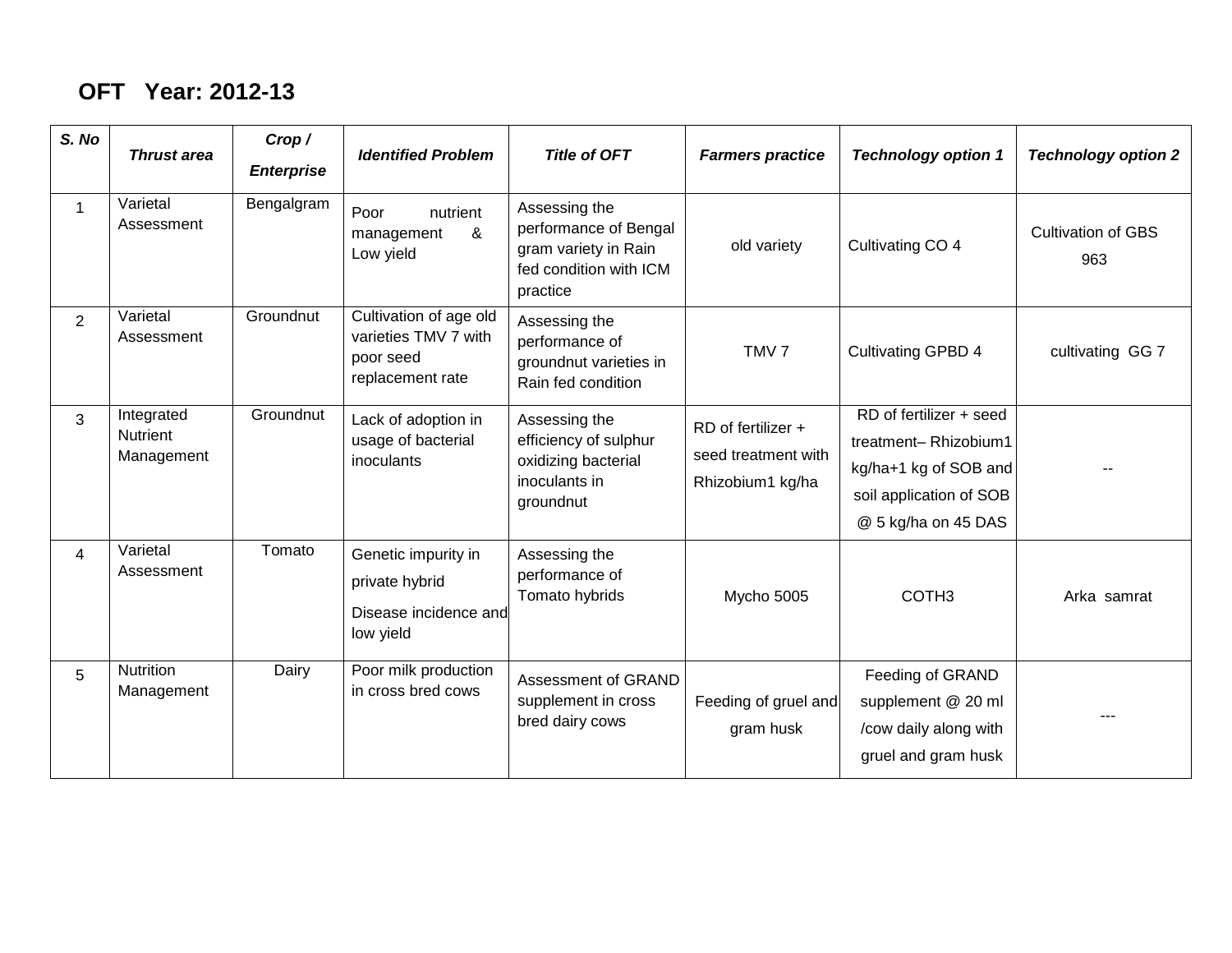#### **OFT Year : 2013-14**

| S. No          | <b>Thrust area</b>                          | Crop/<br><b>Enterprise</b> | <b>Identified Problem</b>                                                   | <b>Title of OFT</b>                                                                            | <b>Farmers practice</b>   | <b>Technology option 1</b>            | <b>Technology option 2</b>                                                                                                                                    |
|----------------|---------------------------------------------|----------------------------|-----------------------------------------------------------------------------|------------------------------------------------------------------------------------------------|---------------------------|---------------------------------------|---------------------------------------------------------------------------------------------------------------------------------------------------------------|
|                | Varietal<br>Assessment                      | Groundnut                  | Poor nutrient<br>management & Low<br>yield                                  | Assessing the<br>performance of<br><b>Groundnut varieties</b>                                  | TMV <sub>7</sub>          | <b>Cultivating Khadir 9</b>           | Cultivation of GPBD 4                                                                                                                                         |
| $\overline{2}$ | Integrated<br><b>Nutrient</b><br>Management | Groundnut                  | Lack of adoption in<br>usage of bacterial<br>inoculants                     | Assessing the efficiency<br>of sulphur oxidizing<br>bacterial inoculants in<br>groundnut       | No seed treatment         | Rhizobium seed<br>treatment @ 2 kg/ha | Rhizobium seed<br>treatment @ 2 kg/ha,<br>Sulphur oxidizing<br>bacteria @ 1 kg / ha +<br>Sulphur oxidizing<br>bacteria @ 5 kg / ha<br>on 45 <sup>th</sup> day |
| 3              | Varietal<br>Assessment                      | Coriander                  | Genetic impurity in<br>private hybrid<br>Disease incidence and<br>low yield | Assessing the<br>performance of<br>Coriander varieties                                         | Farmers practices<br>joth | CO <sub>4</sub>                       | Arka isha                                                                                                                                                     |
| 4              | <b>Nutrition</b><br>Management              | Live stock                 | Poor water availability                                                     | Assessing the<br>Performance of<br>different fodder grass<br>varieties under<br>coconut garden | Pure crop                 | $CO-4$                                | COFS <sub>29</sub>                                                                                                                                            |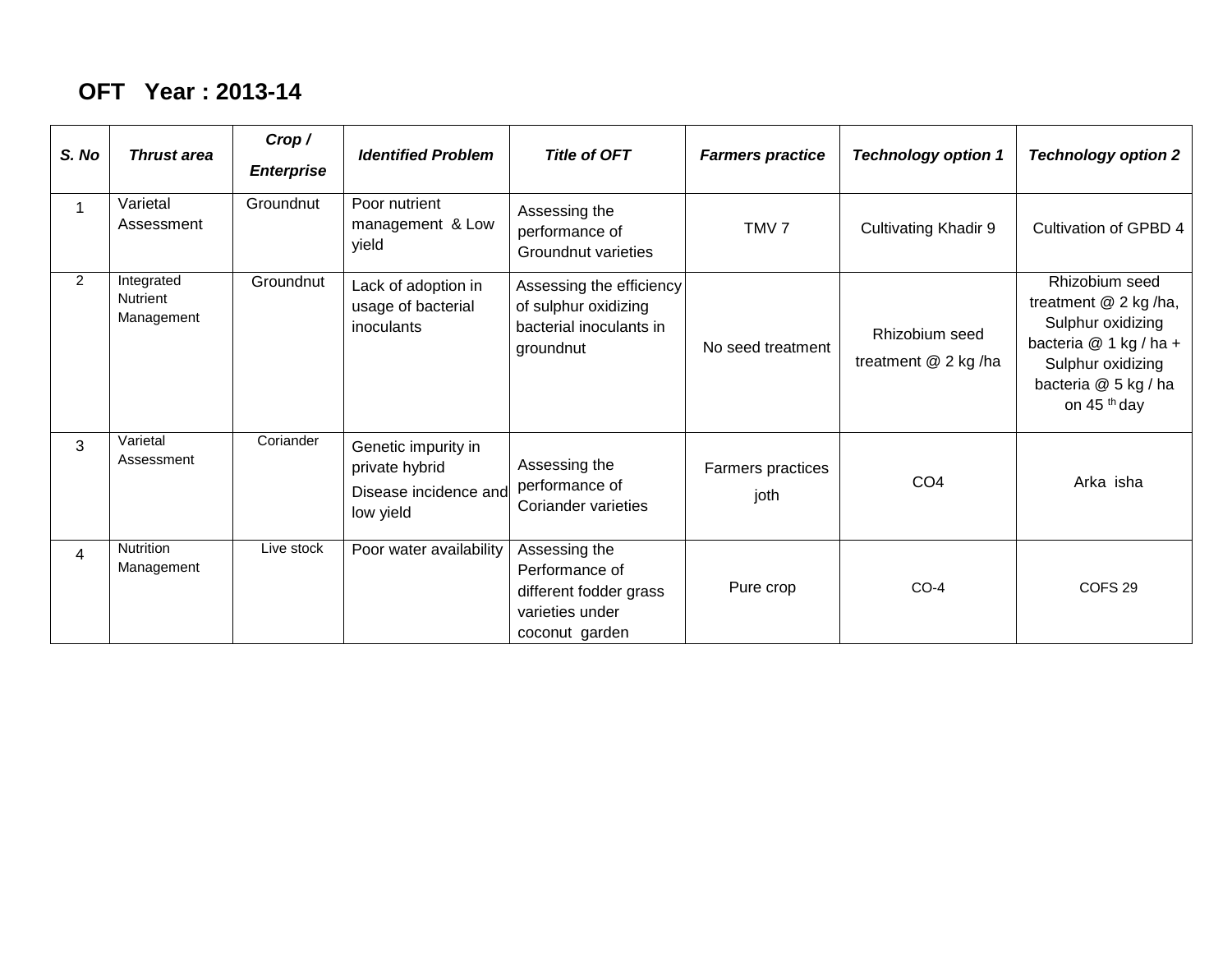#### **OFT Year : 2014-15**

| S. No          | <b>Thrust area</b>                                                       | Crop /<br><b>Enterprise</b> | <b>Identified Problem</b>                                           | <b>Title of OFT</b>                                                                          | <b>Farmers practice</b>                                            | <b>Technology option 1</b>                                             | <b>Technology option 2</b>          |
|----------------|--------------------------------------------------------------------------|-----------------------------|---------------------------------------------------------------------|----------------------------------------------------------------------------------------------|--------------------------------------------------------------------|------------------------------------------------------------------------|-------------------------------------|
|                | Varietal<br>Assessment                                                   | Groundnut                   | Unaware of drought<br>tolent varieties                              | Assessing the<br>performance of<br><b>Groundnut varieties</b>                                | Variety - TMV 7                                                    | Variety - ICGV 91114                                                   | Variety - Co 7                      |
| $\overline{2}$ | Maize nutri<br>seed                                                      | Maize                       | Poor soil fertility<br>and poor yield                               | Assessing the<br>performance of<br>maize nutri seed<br>bag in irrigated<br>condition         | Direct sowing with<br>maize seeds with<br>recommended<br>practices | Sowing with maize<br>nutria seed pack                                  |                                     |
| 3              | Assessing the<br>performance of<br>different<br>intercrops in<br>Banana  | banana                      | Occurrence of weed<br>growth and less<br>returns in young<br>banana | Assessing the<br>performance of<br>different intercrops in<br>Banana                         | Onion                                                              | Marigold                                                               | Vegetable cowpea                    |
| 4              | Assessing the<br>performance of<br>Tuberose<br>varieties                 | Tuberose                    | Poor yield and low<br>market preference                             | Assessing the<br>performance of<br><b>Tuberose varieties</b>                                 | Prajwal                                                            | Phule rajanie                                                          | Arka niranthra                      |
| 5              | Assessing the<br>performance of<br>various<br>groundnut TD<br>harvesters | Groundnut                   | Labour<br>scarcity<br>the<br>during<br>peak<br>season               | Assessing the<br>performance of various<br>groundnut TD<br>harvesters                        | Framers practice                                                   | <b>TNAU Model</b>                                                      | <b>PAU Model</b>                    |
| 6              | Ethno<br>Veterinary<br>Herbal medicine                                   | Livestock                   | Foot and mouth<br>disease                                           | Assessment of Ethno<br>Veterinary Herbal<br>medicine for treatment<br>of FMD in dairy cattle | Neem leaves and<br>turmeric are boiled<br>and Drenched             | Administration of<br><b>Ethnoveterinary Herbal</b><br>medicine mixture | Administration of<br>Mathan Thailam |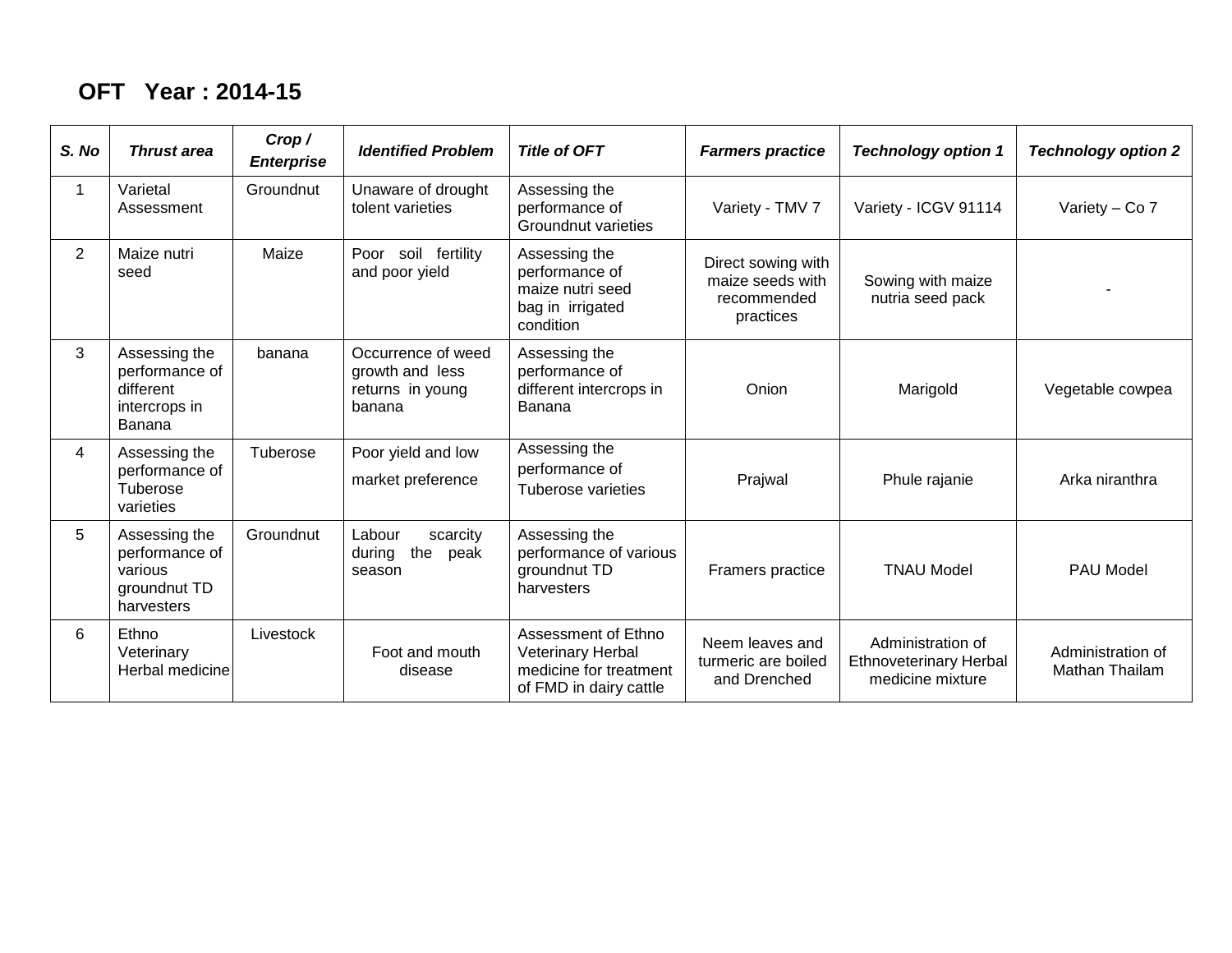### **OFT Year : 2015-16**

| S. No          | <b>Thrust area</b>               | Crop /<br><b>Enterprise</b> | <b>Identified Problem</b>                                         | <b>Title of OFT</b>                                                  | <b>Farmers practice</b>     | <b>Technology option 1</b>                                                               | <b>Technology option 2</b>                                                              |
|----------------|----------------------------------|-----------------------------|-------------------------------------------------------------------|----------------------------------------------------------------------|-----------------------------|------------------------------------------------------------------------------------------|-----------------------------------------------------------------------------------------|
|                | Cropping<br><b>Systems</b>       | Curry leaf                  | Poor fertilizer<br>management                                     | Assessing the<br>different fertilizer<br>schedules for Curry<br>leaf | Not recommended<br>practice | Azospirillum<br>Phosphobacteria<br>Micro nutrient VAM                                    | Azospirillum<br>Phosphobacteria<br>Micro nutrient VAM                                   |
| $\overline{2}$ | Integrated<br>Crop<br>Management | Groundnut                   | Susceptible<br>to<br>drought                                      | Assessing the<br>performance of<br>Groundnut<br>varieties            | Variety - TMV 7             | Variety - ICGV<br>91114 Rhizobium<br>Phosphobacteria<br>Trichodrema viride<br>Psudomonas | Variety Co 6<br><b>Rhizobium</b><br>Phosphobacteria<br>Trichodrema viride<br>Psudomonas |
| 3              | Farm<br>Mechanization            | Farm<br>Implement           | Refinement in<br>groundnut<br>decorticator for<br>easy adjustment | Refinement in<br>groundnut<br>decorticator for easy<br>adjustment    | Conventional<br>method      | <b>CIAE Model</b>                                                                        | <b>KVK</b> model                                                                        |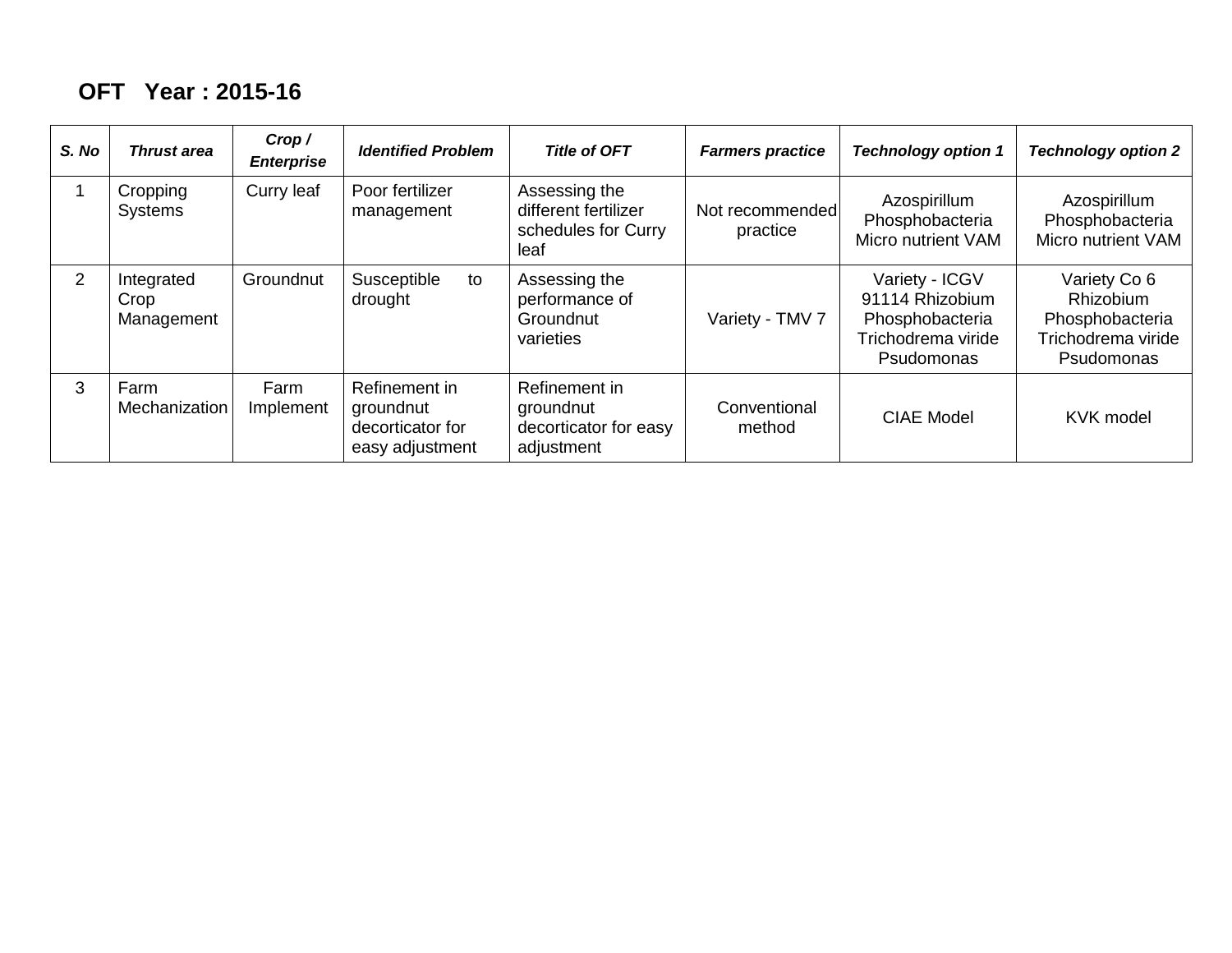| S.<br><b>No</b> | Thrust area            | Crop/<br><b>Enterprise</b> | <b>Identified</b><br>Problem               | <b>Title of OFT</b>                                                                    | <b>Farmers</b><br>practice    | <b>Technology</b><br>option 1    | <b>Technology</b><br>option 2               | <b>Technology</b><br>option 3        | Technology<br>option 4                       |
|-----------------|------------------------|----------------------------|--------------------------------------------|----------------------------------------------------------------------------------------|-------------------------------|----------------------------------|---------------------------------------------|--------------------------------------|----------------------------------------------|
| 1               | Varietal<br>Evaluation | Ragi                       | Poor nutrient<br>management<br>& Low yield | Assessing the<br>performance<br>of Ragi<br>varieties                                   | Local                         | Cultivating<br>ML 365            | cultivation of<br>Co 15                     |                                      |                                              |
| $\overline{2}$  | Water<br>management    | Onion                      | Poor water<br>availability                 | Assessment of<br>different<br>drought<br>mitigation<br>technologies<br>for small Onion | No<br>recommended<br>practice | Foliar spray<br>of PPFM@<br>0.1% | Foliar spray<br>of<br>glycinbetaine<br>@ 5% | Foliar spray<br>of kaolinite<br>@ 5% | Soil<br>application<br>of Pusa<br>hydro gell |
| 3               | Poultry                | Desi birds                 | Poor weight<br>gain due to<br>local breeds | Assessing the<br>performance<br>of improved<br>desi hybrids in<br>Coimbatore<br>region | Rearing local<br>chick        | Rearing<br>Gramapriya<br>chick   | Rearing<br>Nandhanam<br>4                   |                                      |                                              |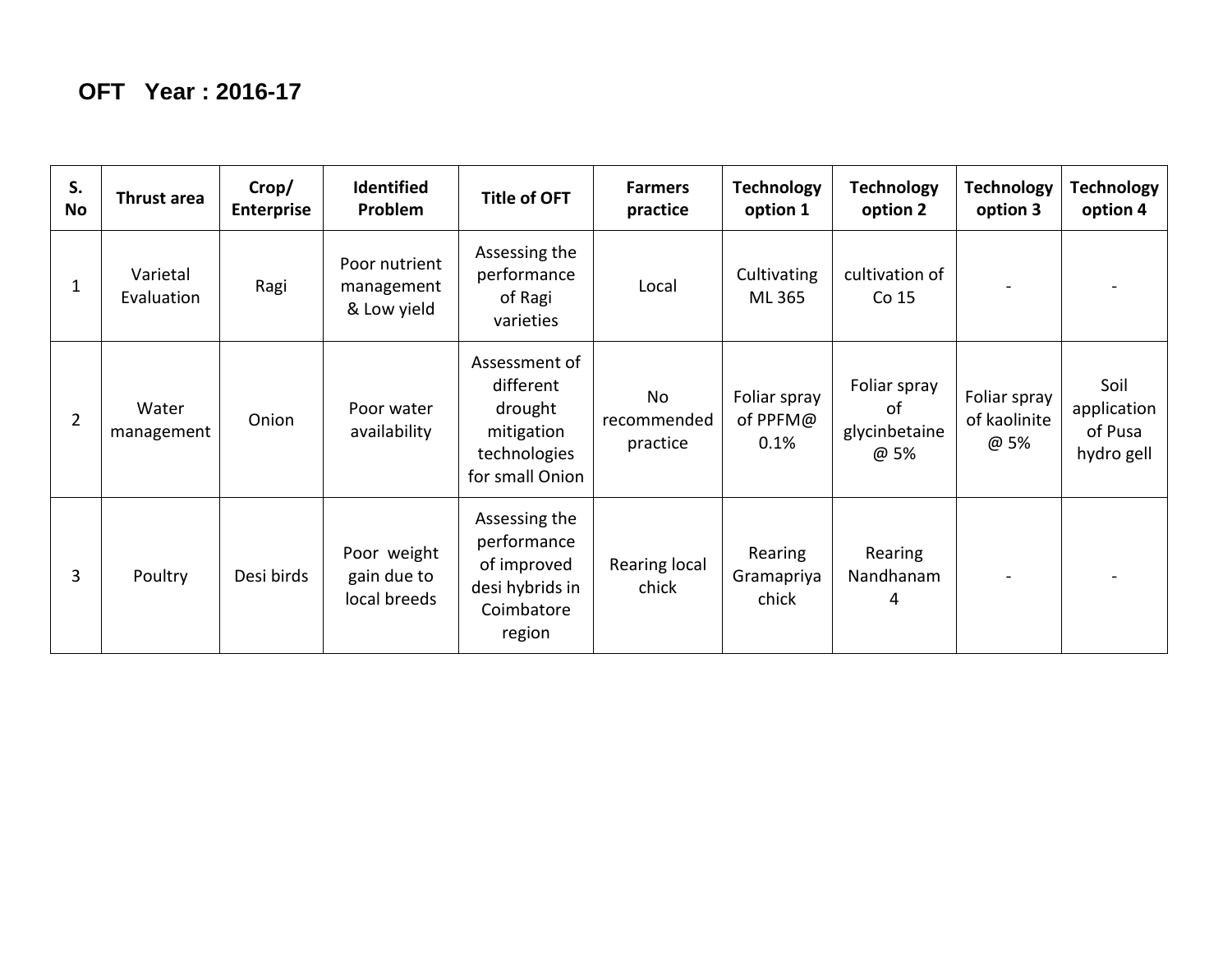| S.<br><b>No</b> | Crop/<br><b>Enterprise</b>       | <b>Title of OFT</b>                                                                                                  | <b>Farmers</b><br>practice     | <b>Technology</b><br>option 1         | <b>Technology</b><br>option 2                                                   | <b>Technology</b><br>option 3 | <b>Technology</b><br>option 4 |
|-----------------|----------------------------------|----------------------------------------------------------------------------------------------------------------------|--------------------------------|---------------------------------------|---------------------------------------------------------------------------------|-------------------------------|-------------------------------|
| $\mathbf{1}$    | Bengalgram                       | Assessing the<br>performance of<br>Bengalgram varieties                                                              | Variety - Co 4                 | Variety-JAKI-<br>9218                 | Variety - JG 14                                                                 | Variety - GBM-2               |                               |
| $\overline{2}$  | Milch animal                     | Assessing the<br>performance of<br>different preventive<br>measures for sub<br>clinical Mastitis in milch<br>animals | Traditional<br>Herbal practice | Teat Dip-<br>Herbal                   | Use of<br>mastiguard in<br>preventing<br>mastitis                               |                               |                               |
| 3               | Glycemic<br>index -<br>Paddy     | Assessment of glycemic<br>respones of traditional<br>paddy varieties                                                 | Milled rice                    | Kullakara<br>Rice                     | Mappilla samba<br>rice                                                          |                               |                               |
| 4               | Drudgery<br>reduction -<br>paddy | Assessment for<br>drudgery reduction of<br>different weeders in<br>paddy                                             | Manual<br>weeding              | Rotary star<br>weeder for<br>wet land | Modified cono<br>weeder<br>(Farmer<br>Innovation)<br>Validated by<br>KVK, Karur |                               |                               |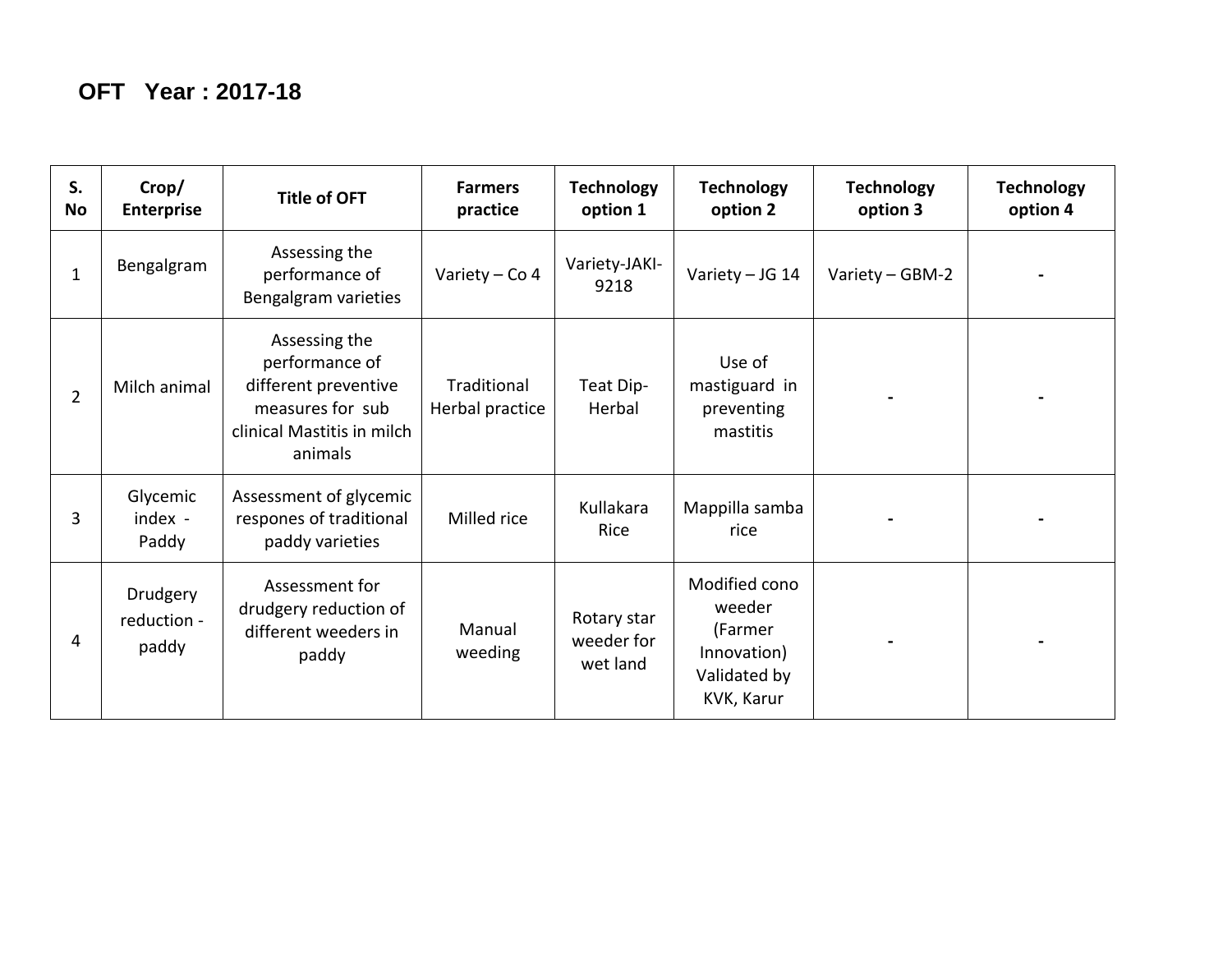## **OFT Year : 2018-19**

| S.             | Crop/                   | <b>Title of OFT</b>                                                                                | <b>Technology option</b><br><b>Farmers practice</b><br>1                       |                                                                     |                                                                 | <b>Technology</b> | <b>Technology</b> |
|----------------|-------------------------|----------------------------------------------------------------------------------------------------|--------------------------------------------------------------------------------|---------------------------------------------------------------------|-----------------------------------------------------------------|-------------------|-------------------|
| <b>No</b>      | <b>Enterprise</b>       |                                                                                                    |                                                                                |                                                                     | <b>Technology option 2</b>                                      | option 3          | option 4          |
| $\mathbf{1}$   | Turmeric                | Assessing the performance of<br>different micronutrient<br>mixtures in Turmeric                    | No micro nutrient<br>application                                               | TNAU recommended<br>micro nutrient<br>mixtures                      | <b>IISR Turmeric mixture</b>                                    |                   |                   |
| $\overline{2}$ | Groundnut               | <b>Assessment of Groundnut</b><br>varieties                                                        | <b>Cultivation of TMV</b><br>7                                                 | Groundnut variety<br>Co6                                            | Groundnut variety<br>Dharani                                    |                   |                   |
| 3              | <b>Banana</b>           | Assessing the performance of<br>different composting<br>technologies in banana waste               | Collection and<br>allowed for natural<br>decomposition in<br>the field itself. | Composting of<br>banana wastages<br>with NCOF "Waste<br>decomposer" | Composting of banana<br>wastages with TNAU<br>"Bio Mineralizer" |                   |                   |
| 4              | Bhendi                  | Assessing the performance of<br>Bhendi hybrids for yield and<br>quality                            | Cultivation of<br>Private hybrid<br>(Sakthi)                                   | <b>Cultivation of Bhendi</b><br>hybrid CO4                          | <b>Cultivation of Arka</b><br>Nikita                            |                   |                   |
| 5              | Vegetable<br>Cowpea     | Assessing the performance of<br>high yielding Vegetable Cowpea<br>for yield and quality            | Cultivation of<br>Private hybrid<br>(Ankur)                                    | Cultivation of<br>Vegetable cowpea<br>PKM-1                         | Cultivation of<br>Kanagamony                                    |                   |                   |
| 6              | <b>Bakery</b>           | Assessment of Unpolished rice<br>cookies and Millet cookies for<br>human health                    |                                                                                | Refined flour based<br>cookies                                      | Unpolished rice<br>cookies                                      | Millet cookies    |                   |
| $\overline{7}$ | Groundnut<br>seed drill | Assessing the performance of<br><b>Various TD seed Drill</b><br>(Groundnut)                        | Conventional<br>method of<br>Manually sowing                                   | TNAU model TD seed<br>drill (9 rows)                                | ANGRAU model TD<br>seed drill (9 rows)                          |                   |                   |
| 8              | <b>Banana</b>           | Assessment of different<br>varieties of banana flour for<br>cost and quality of bakery<br>products |                                                                                | Kadhali                                                             | <b>Mories</b>                                                   | Nendiran          |                   |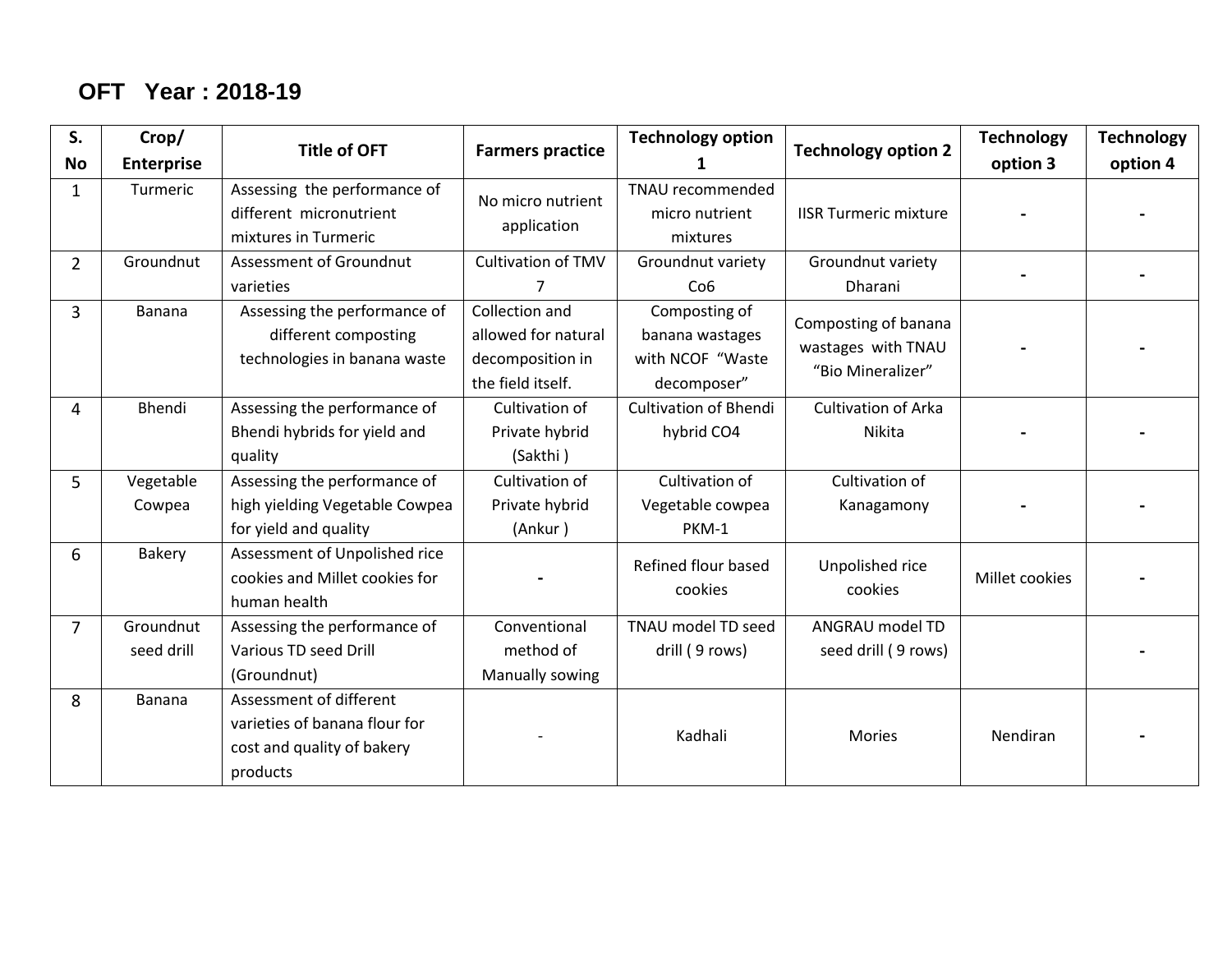## **OFT Year : 2019-20**

| S.             | Crop/             | <b>Title of OFT</b>                                                                                     | <b>Farmers practice</b>                                | <b>Technology option</b>                                                                                        | <b>Technology option</b>                                                                            | <b>Technology</b> | <b>Technology</b> |
|----------------|-------------------|---------------------------------------------------------------------------------------------------------|--------------------------------------------------------|-----------------------------------------------------------------------------------------------------------------|-----------------------------------------------------------------------------------------------------|-------------------|-------------------|
| No             | <b>Enterprise</b> |                                                                                                         |                                                        | 1                                                                                                               | $\mathbf{2}$                                                                                        | option 3          | option 4          |
| 1              | Curryleaf         | Assessing the performance<br>different<br>fertilizer<br>of<br>schedules in curryleaf                    | Application of urea<br>(2 bags) alone<br>after harvest | NPK@5:10:10g/plant/<br>harvest along with 4<br>kg of FYM + gypsum<br>application (for every<br>harvest) - NIPHM | NPK @60:80:40<br>g/plant/year along<br>with 10 kg of FYM $+$<br>gypsum Application -<br><b>TNAU</b> |                   |                   |
| $\overline{2}$ | Greengram         | Assessing the performance<br>of green gram varieties                                                    | Cultivation of<br>Greengram variety<br>Co <sub>6</sub> | Cultivation of<br>Greengram variety<br>Co 8                                                                     | Cultivation of<br>Greengram variety<br>DGG <sub>1</sub>                                             |                   |                   |
| 3              | Water<br>melon    | Assessment of high yielding<br>melon<br>varieties<br>Water<br>for<br>Coimbatore<br>suitable<br>district | Cultivation of<br>Private variety<br>(Sugar baby)      | <b>Cultivation of Water</b><br>melon variety Arka<br>muthu                                                      | Cultivation of Water<br>melon variety<br>Shonima                                                    |                   |                   |
| 4              | Maize             | of<br>Assessment<br>modules<br>management<br>against Fall army Worm in<br>Maize                         |                                                        | <b>IPM Practices</b>                                                                                            | Pesticide application                                                                               |                   |                   |
| 5              | Bakery            | Assessment of different<br>sweeteners for cookies<br>preparation                                        | White sugar<br>incorporated<br>cookies                 | Palm sugar<br>incorporated                                                                                      | Jaggery incorporated                                                                                |                   |                   |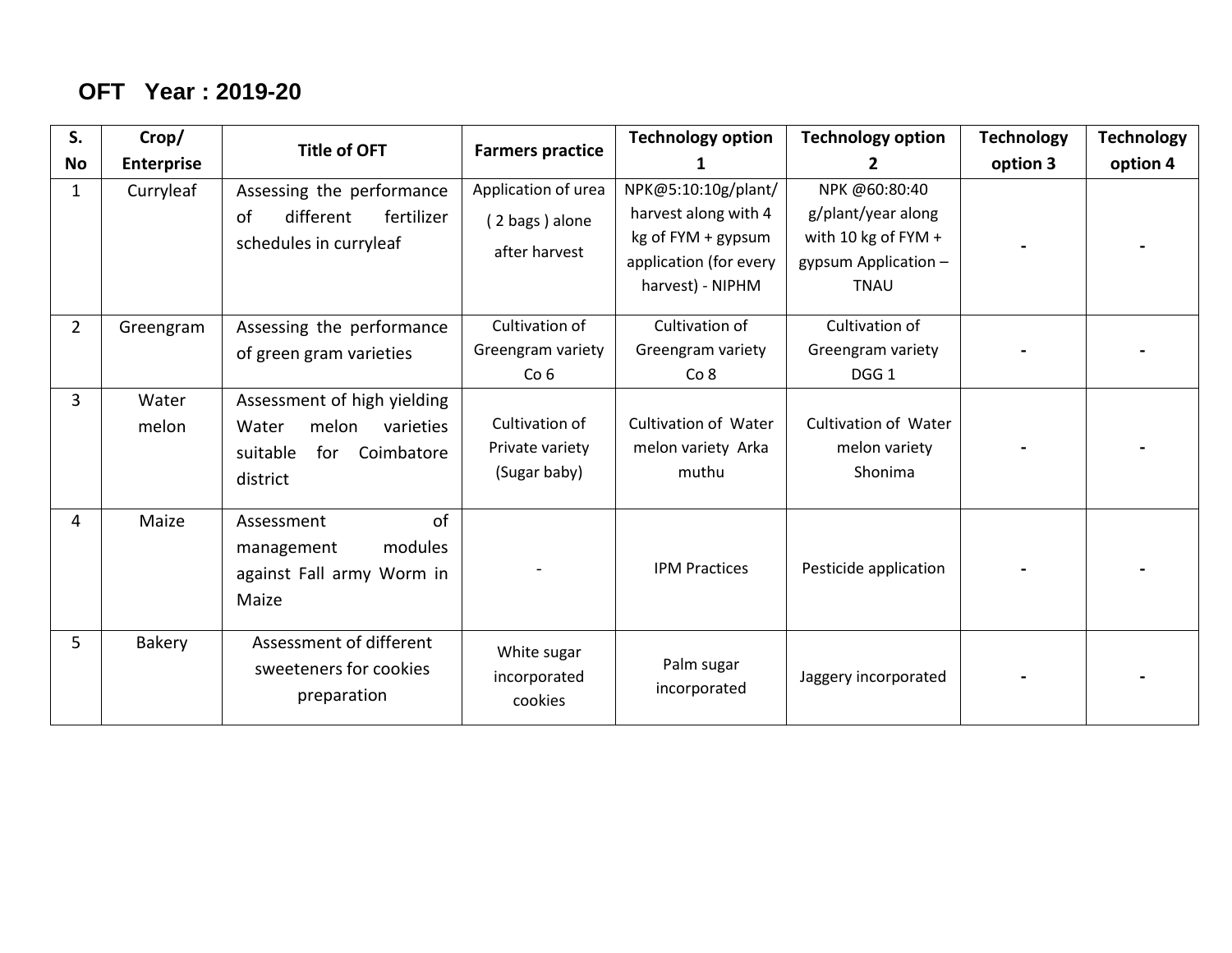### **OFT Year : 2020**

| S.             | Crop/                   | <b>Title of OFT</b>                                                                                   | <b>Farmers practice</b>                                | <b>Technology option 1</b>                                                                                      | <b>Technology option 2</b>                                                              | <b>Technology</b> | <b>Technology</b> |
|----------------|-------------------------|-------------------------------------------------------------------------------------------------------|--------------------------------------------------------|-----------------------------------------------------------------------------------------------------------------|-----------------------------------------------------------------------------------------|-------------------|-------------------|
| <b>No</b>      | <b>Enterprise</b>       |                                                                                                       |                                                        |                                                                                                                 |                                                                                         | option 3          | option 4          |
| 1              | Greengram               | Assessment of Greengram<br>varieties                                                                  | Cultivation of<br>Greengram variety Co 6               | Cultivation of<br>Greengram variety<br>Co <sub>8</sub>                                                          | Cultivation of<br>Greengram variety<br>DGG <sub>1</sub>                                 |                   |                   |
| $\overline{2}$ | Maize                   | <b>Assessment of Maize Fall</b><br>Army worm management<br>in Maize                                   |                                                        | <b>IPM Practices</b>                                                                                            | Pesticide application                                                                   |                   |                   |
| $\overline{3}$ | Curryleaf               | Assessing the performance<br>of different fertilizer<br>schedules in curryleaf                        | Application of urea (2<br>bags) alone after<br>harvest | NPK@5:10:10g/plant/<br>harvest along with 4<br>kg of FYM + gypsum<br>application (for every<br>harvest) - NIPHM | NPK @60:80:40<br>g/plant/year along with<br>10 kg of FYM + gypsum<br>Application - TNAU |                   |                   |
| 4              | Water<br>melon          | of<br>high<br>Assessment<br>yielding Water melon<br>suitable for<br>varieties<br>Coimbatore district  | <b>Cultivation of Private</b><br>variety (Sugar baby)  | <b>Cultivation of Water</b><br>melon variety Arka<br>muthu                                                      | <b>Cultivation of Water</b><br>melon variety<br>Shonima                                 |                   |                   |
| 5              | Nutritional<br>security | of<br>Assessment<br>different<br>of<br>types<br>herbal<br>powder<br>millet<br>incorporated<br>cookies | White sugar<br>incorporated cookies                    | Thuthuvalai powder<br>incorporated                                                                              | Thulasi powder<br>incorporated                                                          |                   |                   |